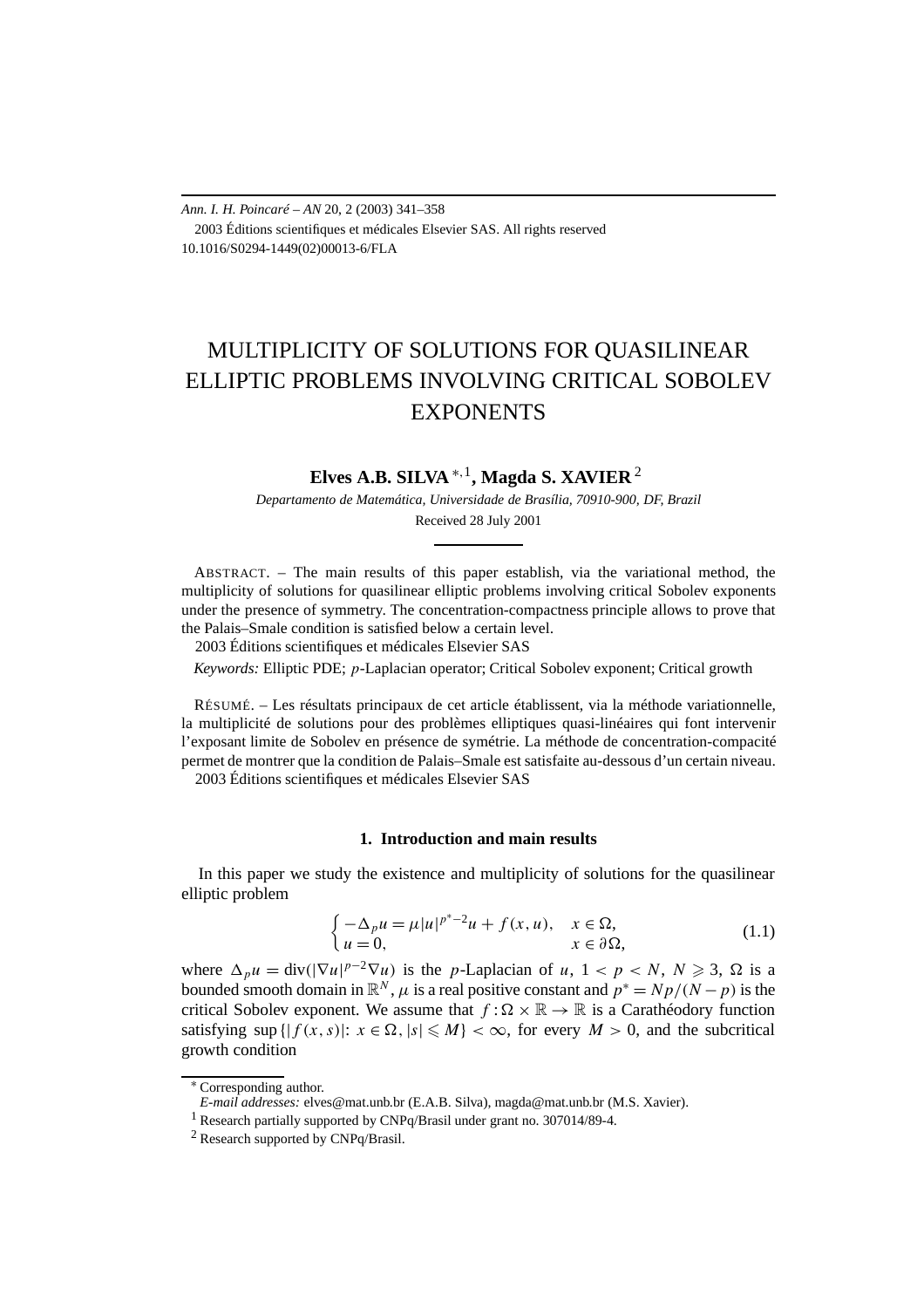*(f*<sub>1</sub>) lim<sub>|s|→∞</sub>  $f(x, s)/|s|^{p^*-1} = 0$ , uniformly a.e. in Ω.

The first results for nonlinear critical problems have been obtained in a celebrated paper by Brezis and Nirenberg [6]. This pioneering work has stimulated a vast amount of research on this class of problems. For a more complete reference on this subject we refer the interested reader to the articles [8,7,3,16,14,25,9,17,11,1,15,24] and references therein.

Our approach to study (1.1) is variational and uses minimax critical point theorems. The main difficulty in dealing with this class of problems is the fact that the associated functional does not satisfy the Palais–Smale compactness condition [2] since the embedding of  $W_0^{1,p}(\Omega)$  into  $L^{p^*}(\Omega)$  is no longer compact.

The main goal of the present work is to establish multiplicity results for  $(1.1)$  when the subcritical term  $f(x, s)$  is odd in *s*. Such solutions for (1.1) will follow from a version of the symmetric mountain pass theorem due to Ambrosetti and Rabinowitz (see [2,5,22]).

Considering  $F(x, s) = \int_0^s f(x, t) dt$ , for our first theorem we suppose f satisfies

*(f*<sub>2</sub>*)* there are  $\sigma \in [0, p)$  and  $a_1, a_2 > 0$  such that

 $\frac{1}{p} f(x, s) s - F(x, s) \geq -a_1 - a_2 |s|^\sigma$ , for every  $s \in \mathbb{R}$ , a.e. in  $\Omega$ ;

- *(f<sub>3</sub>)* there are constants  $b_1, b_2 > 0$  and  $\theta \in (p, p^*)$  such that  $F(x, s) \leq b_1 |s|^{\theta} + b_2$ , for every  $s \in \mathbb{R}$ , a.e. in  $\Omega$ ;
- *(f<sub>4</sub>)* there are  $c_1 > 0$ ,  $h_1 \in L^1(\Omega)$  and  $\Omega_0 \subset \Omega$  with  $|\Omega_0| > 0$  such that  $F(x, s) \ge -h_1(x)|s|^p - c_1$ , for every  $s \in \mathbb{R}$ , a.e. in  $\Omega$ , and lim inf<sub>|s|→∞</sub>  $F(x, s)/|s|^p = \infty$ , uniformly a.e. in  $\Omega_0$ .

Note that  $(f_2)$  is a weaker version of the Ambrosetti–Rabinowitz condition [2]. This condition combined with the hypothesis  $(f_1)$  and the concentration-compactness principle of Lions [19] will allow us to verify that the associated functional satisfies the Palais–Smale condition below a fixed level for  $\mu > 0$  sufficiently small. The conditions  $(f_3)$  and  $(f_4)$  provide the geometry required by the symmetric mountain pass theorem. It is worthwhile mentioning that to establish a lower bound for the minimax levels we exploit the existence of a Schauder basis for  $W_0^{1,p}(\Omega)$  and the compactness of the embedding  $W_0^{1,p}(\Omega) \hookrightarrow L^r(\Omega)$ ,  $p \le r < p^*$ .

Now we may state our first result.

THEOREM A. – *Suppose*  $f(x, s)$  *is odd in s and satisfies*  $(f_1) - (f_4)$ *. Then, given*  $k \in \mathbb{N}$ , there exists  $\mu_k \in (0, \infty]$  such that (1.1) possesses at least *k* pairs of nontrivial *solutions for all*  $\mu \in (0, \mu_k)$ *.* 

One of the main motivations for the study of (1.1) is the following problem:

$$
\begin{cases}\n-\Delta_p u = |u|^{p^*-2}u + \lambda |u|^{p-2}u + \beta |u|^{q-2}u, & x \in \Omega, \\
u = 0, & x \in \partial\Omega,\n\end{cases}
$$
\n(1.2)

where  $\lambda \in \mathbb{R}$  and  $\beta > 0$ . The problem (1.2) with  $\lambda = 0$  was considered by Garcia Azorero and Peral Alonso in [14]. In that work the authors proved the existence of infinitely many solutions for (1.2) when  $\lambda = 0$ ,  $1 < q < p$  and  $\beta > 0$  is sufficiently small. They also established the existence of one nontrivial solution when  $\lambda = 0$ ,  $p < q < p^*$  and  $\beta > 0$ is sufficiently large.

As a direct consequence of Theorem A, we obtain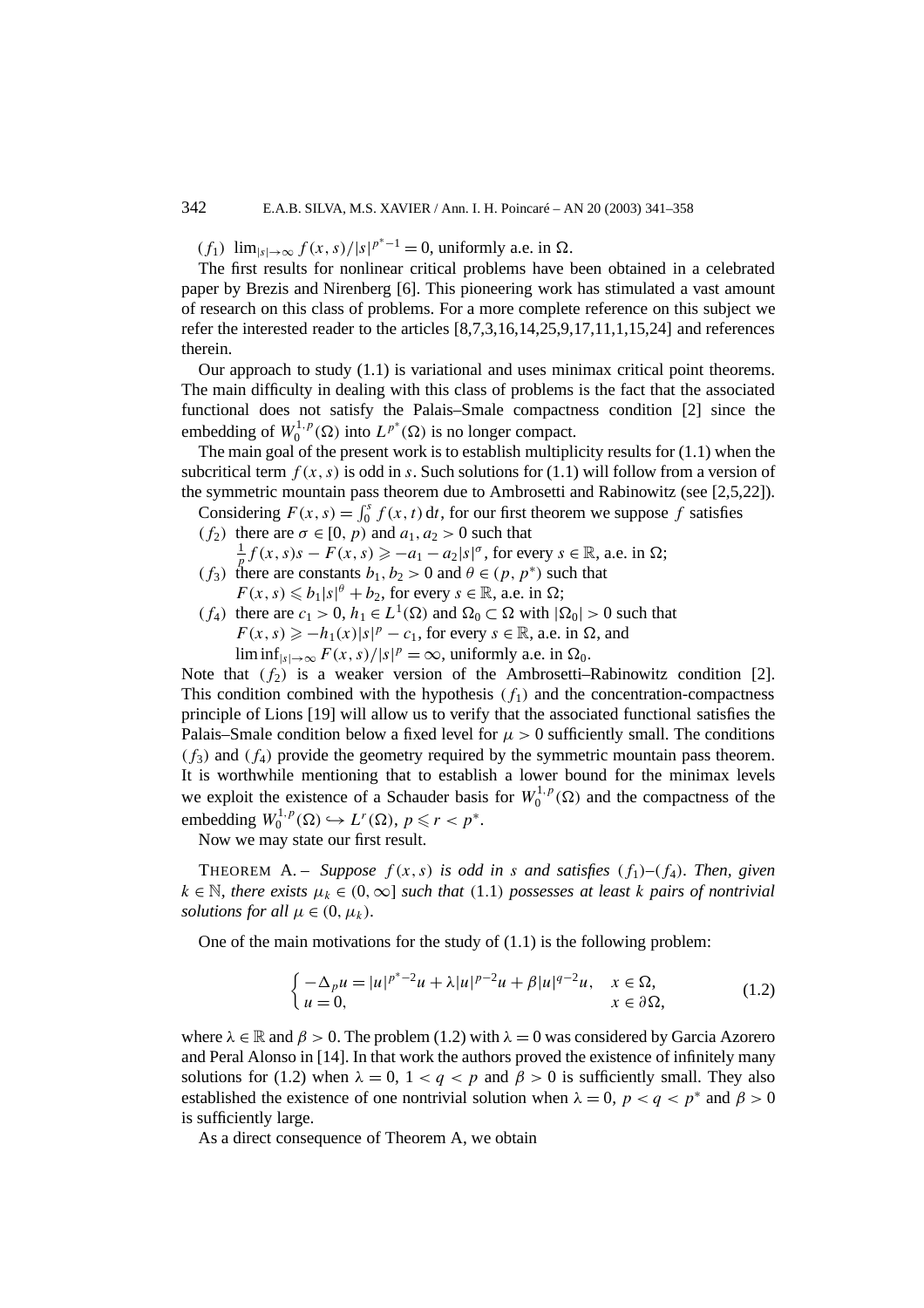THEOREM B. – *Suppose*  $p < q < p^*$ *. Then, given*  $k \in \mathbb{N}$ *, there exists*  $\beta_k > 0$  *such that the problem* (1.2) *possesses at least k pairs of nontrivial solutions for all*  $\beta > \beta_k$ .

Actually, we note that *u* is a solution of (1.2) if, and only if,  $v = \beta^{\frac{1}{q-p}} u$  is a solution of (1.1) with  $\mu = (1/\beta)^{\frac{p^* - p}{q - p}}$  and  $f(x, s) = \lambda |s|^{p-2} s + |s|^{q-2} s$ .

We point out that we may consider a more general term than  $|u|^{q-2}u$  in the problem (1.2) (see Theorem F in Section 7). For  $p = 2$  the Theorem B and its generalization provide a partial complement to the results in [6] under the presence of symmetry.

The Theorem B extends the multiplicity of solutions in [14] to the case  $p < q < p^*$ and  $\lambda \in \mathbb{R}$ . We also remark that, under some restriction on *q*, the existence of one positive solution for  $p \ge 1$ , and two positive solutions for  $p \ge 2$ , for the problem (1.2) with  $\lambda = 0$  and  $\beta > 0$  is a consequence of a recent result due to Ghoussoub and Yuan [15]. Finally we mention the article [8] where the authors establish multiple solutions for the Laplacian operator in (1.2) with  $\beta = 0$  and appropriate value of  $\lambda$  (see also [7,3,9,17] for the existence of one nontrivial solution for the Laplacian operator).

In our next result we establish the multiplicity of solutions for  $(1.1)$  without supposing the condition  $(f_3)$ . For doing that we assume an additional hypothesis on the behavior of the primitive *F* at the origin:

 $(f_5)$  lim sup<sub>*s*→0</sub>  $pF(x, s)/|s|^p = a(x) \leq \neq \lambda_1$ , uniformly a.e. in  $\Omega$ , where  $\lambda_1$  is the first eigenvalue for the *p*-Laplacian with zero boundary conditions and  $a(x) \leq \neq \lambda_1$  means that  $a(x) \leq \lambda_1$  a.e. in  $\Omega$ , with  $a(x) < \lambda_1$  on a set of positive measure.

**THEOREM C.** – *Suppose*  $f(x, s)$  *is odd in s and satisfies*  $(f_1)$ *,*  $(f_2)$ *,*  $(f_4)$ *,*  $(f_5)$ *. Then, given*  $k \in \mathbb{N}$ *, there exists*  $\mu_k \in (0, \infty]$  *such that* (1.1*) possesses at least k pairs of nontrivial solutions for all*  $\mu \in (0, \mu_k)$ *.* 

The Theorem C is related to an earlier result by Wei and Wu [25]. In that work, the condition corresponding to  $(f_2)$  is  $f(x, s)s - pF(x, s) \ge 0$ . Also, in [25] it is assumed a stronger version of  $(f_5)$  with  $a \in L^{\infty}(\Omega)$ .

In the case  $p = 2$ , we establish the multiplicity of solutions for (1.1) by considering the following versions of  $(f_4)$  and  $(f_5)$ .

 $(f_4)$  there is a constant  $B \ge 0$  such that

 $F(x, s) \ge \lambda_k \frac{|s|^p}{p} - B$ , for every  $s \in \mathbb{R}$ , a.e. in  $\Omega$ ,

 $(\widetilde{f}_5)$  lim sup<sub>*s* $\rightarrow$ 0</sub> 2*F*(*x*, *s*)/*s*<sup>2</sup> = *a*(*x*)  $\leq \neq \lambda_j$ , uniformly a.e. in  $\Omega$ ,

where  $\lambda_j \leq \lambda_k$  are eigenvalues of  $-\Delta$  on  $\Omega$  under the Dirichlet boundary conditions.

**THEOREM** D. – *Consider the problem* (1.1) *with*  $p = 2$ *. Suppose*  $f(x, s)$  *is odd in s and satisfies*  $(f_1)$ *,*  $(f_2)$ *,*  $(f_4)$  *with*  $p = 2$  *and*  $(f_5)$ *. Then there is*  $\mu_k \in (0, \infty]$  *such that (*1*.*1*) possesses at least*  $k − j + 1$  *pairs of nontrivial solutions for all*  $\mu ∈ (0, \mu_k)$ *.* 

We observe that in Theorems A and C, for a given  $k \in \mathbb{N}$ , the existence of k pairs of nontrivial solutions may be obtained by supposing  $\liminf_{|s| \to \infty} F(x, s)/|s|^p > L$ , for *L* sufficiently large, instead of  $(f_4)$  (see the proof of Lemma 4.3 in Section 4).

It is worthwhile mentioning that, although *f* is subcritical, we may not guarantee the existence of multiple solutions for (1.1) when  $\mu = 0$  since, under the condition  $(f_2)$ , the functional associated with  $(1.1)$  may not satisfy the Palais–Smale condition, as it is shown in Section 5, Example 5.4.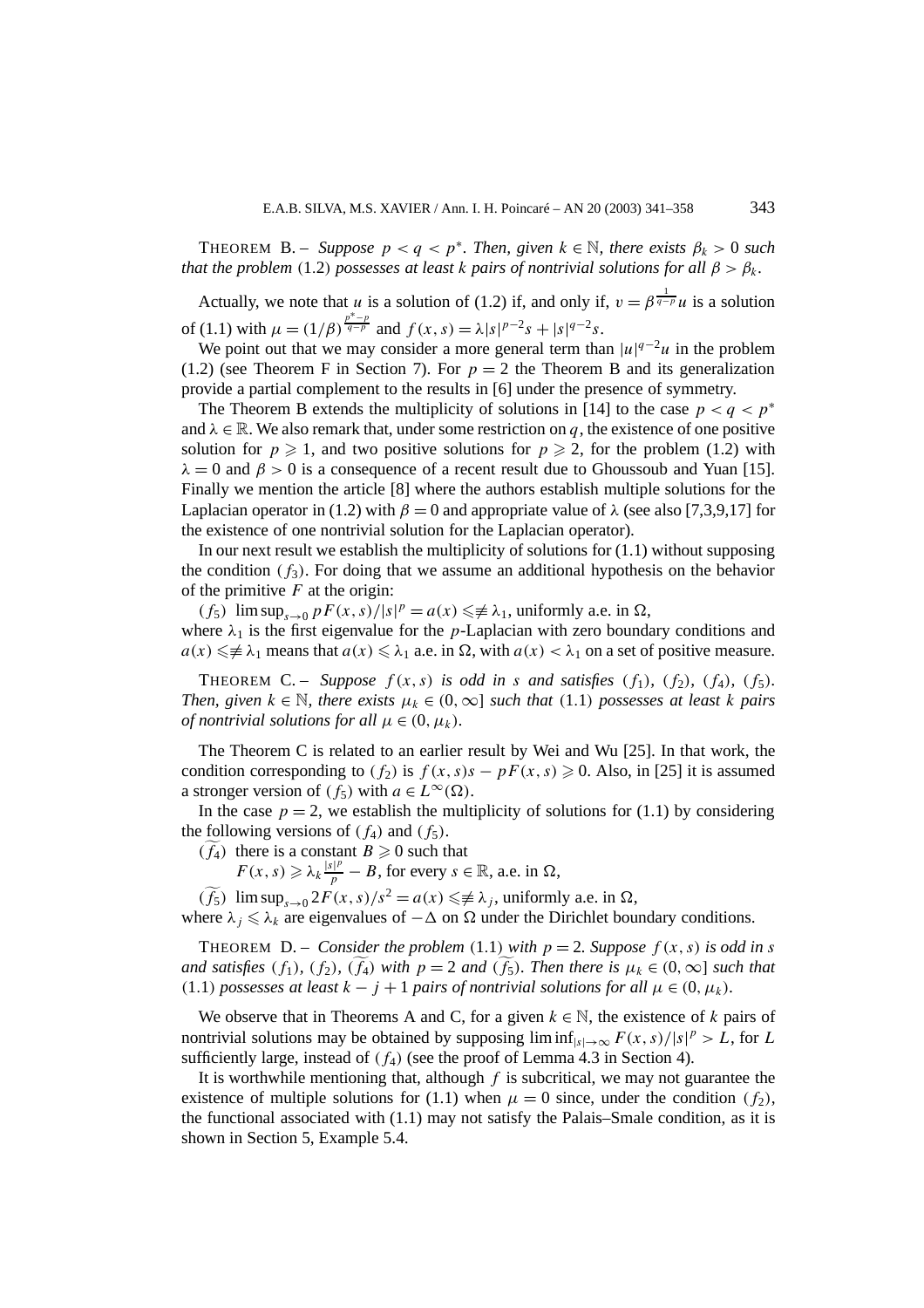When *f* does not possess odd symmetry with respect to the second variable, we establish the existence of one nontrivial nonnegative and one nontrivial nonpositive solution to (1.1) by supposing  $(f_5)$  and  $(f_4)$  with  $\lambda_k = \lambda_1$ .

**THEOREM E.** – *Suppose f satisfies*  $f(x, 0) = 0$ *,*  $(f_1)$ *,*  $(f_2)$ *,*  $(f_4)$  *with*  $\lambda_k = \lambda_1$  *and (f<sub>5</sub>). Then there exists*  $\mu_1 > 0$  *such that* (1.1*) possesses a nontrivial nonnegative and a nontrivial nonpositive solution for every*  $\mu \in (0, \mu_1)$ *.* 

The above theorem is related to the result of Brezis and Nirenberg [6] for the Laplacian operator (see also  $[1,14,24]$ ). We note that the result of Theorem E is not true without the hypothesis  $(f_4)$  as it is shown in Section 6, Example 6.2.

We organize this work as follows: in Section 2, for the sake of completeness, we state some preliminary results. In Section 3, we verify that the functional associated with the problem (1.1) satisfies the Palais–Smale condition below a given level for  $\mu > 0$  sufficiently small. The proofs of Theorems A and C are presented in Section 4. Theorems D and E are proved in Sections 5 and 6, respectively. Finally, Section 7 is concerned with a result related to a generalized version of problem (1.2).

# **2. Preliminary results**

We start this section by recalling the variational framework for the problem  $(1.1)$ . Considering the Sobolev space  $W_0^{1,p}(\Omega)$  endowed with the norm  $||u|| = (\int_{\Omega} |\nabla u|^p dx)^{1/p}$ , the functional associated with (1.1) is given by

$$
I_{\mu}(u) = \frac{1}{p} \int_{\Omega} |\nabla u|^p \, \mathrm{d}x - \frac{\mu}{p^*} \int_{\Omega} |u|^{p^*} \, \mathrm{d}x - \int_{\Omega} F(x, u) \, \mathrm{d}x,\tag{2.1}
$$

for every  $u \in W_0^{1,p}(\Omega)$ . Standard arguments [21,10] show that, under the assumption *(f<sub>1</sub>)*,  $I_\mu$  belongs to  $C^1(W_0^{1,p}(\Omega), \mathbb{R})$ . Furthermore, the (weak) solutions of (1.1) are precisely the critical points of this functional.

We recall that given *E* a real Banach space and  $I \in C^1(E, \mathbb{R})$ , we say that *I* satisfies the Palais–Smale condition on the level  $c \in \mathbb{R}$ , denoted by  $(PS)_c$ , if every sequence  $(u_n)$  ⊂ *E* such that  $I(u_n)$  → *c* and  $I'(u_n)$  → 0, as  $n \to \infty$ , possesses a convergent subsequence. In this article we shall be using the following version of the symmetric mountain pass theorem (see [2,5,22]).

THEOREM 2.1. – Let  $E = V \oplus X$ , where E is a real Banach space and V is finite *dimensional. Suppose*  $I \in C^1(E, \mathbb{R})$  *is an even functional satisfying*  $I(0) = 0$  *and* 

- *(I*<sub>1</sub>*) there is a constant*  $\rho > 0$  *such that*  $I|_{\partial B_0 \cap X} \ge 0$ ;
- $(I_2)$  *there is a subspace W of E with* dim  $V <$  dim  $W < \infty$  *and there is*  $M > 0$  *such that*  $\max_{u \in W} I(u) < M$ ;
- *(I<sub>3</sub>) considering*  $M > 0$  *given by*  $(I_2)$ *, I satisfies*  $(PS)_c$  *for*  $0 \le c \le M$ *.*

*Then I possesses at least* dim *W* − dim*V pairs of nontrivial critical points.*

Next, we enunciate the concentration-compactness principle due to Lions [19]. This will be the keystone that enable us to verify that  $I_\mu$  satisfies the  $(PS)_c$  condition. First we recall a measure theory result (see, e.g., [12]).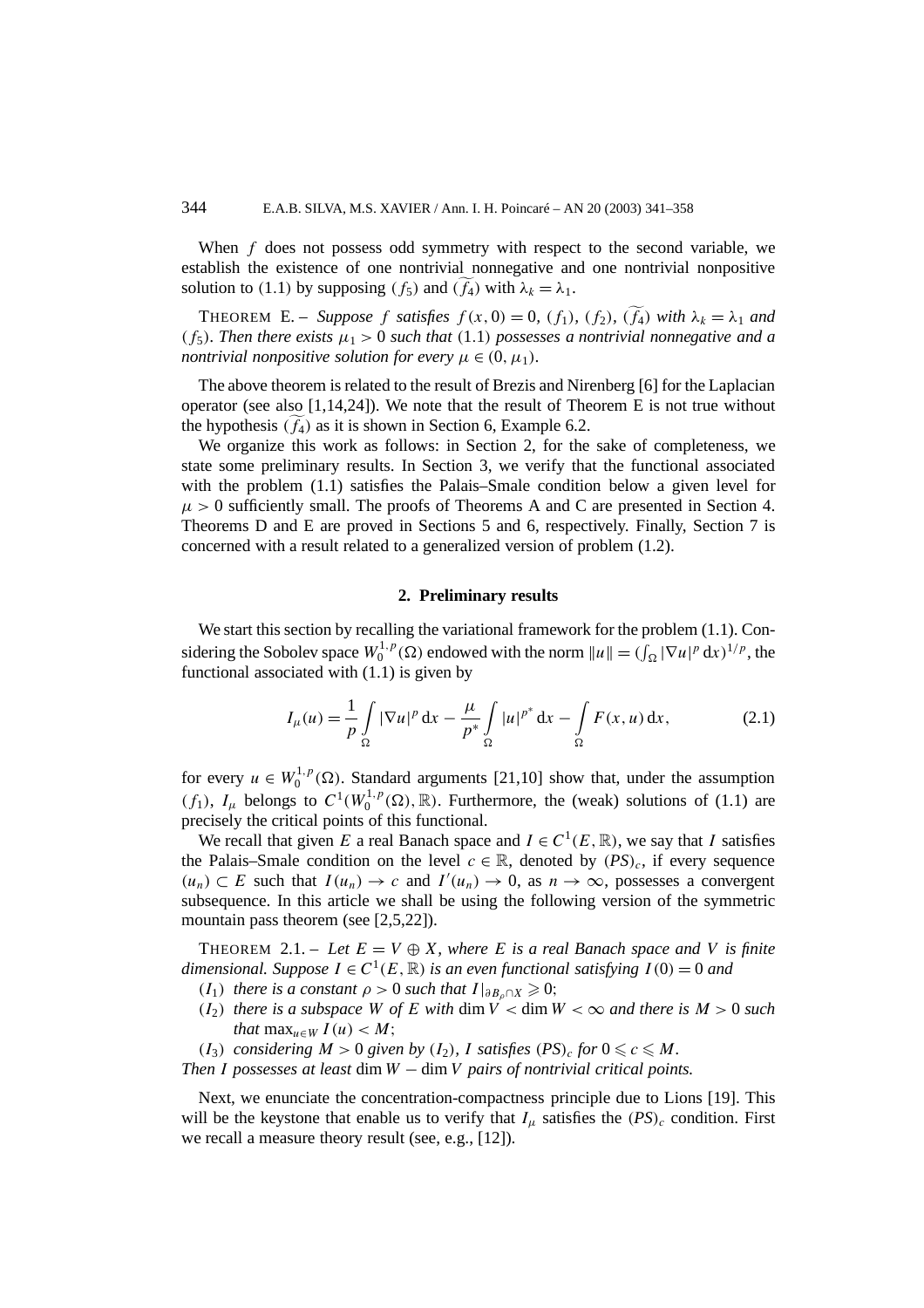LEMMA 2.2. – Let  $(u_n) \subset W_0^{1,p}(\Omega)$  be a bounded sequence,  $1 \leq p < N$ . Then, *there exist two nonnegative and bounded measures on*  $\overline{\Omega}$ ,  $\mu$  *and v*, *and there exists a subsequence of*  $(u_n)$ *, still denoted by*  $(u_n)$ *, such that*  $|\nabla u_n|^p dx \to \mu$ *,*  $|u_n|^{p^*} \to \nu$  *weakly in the sense of measures.*

We also recall that the best Sobolev constant for the embedding of  $W_0^{1,p}(\Omega)$  into  $L^{p^*}(\Omega)$  is given by

$$
S = \inf_{\substack{u \in W_0^{1,p}(\Omega) \\ u \neq 0}} \frac{\int_{\Omega} |\nabla u|^p \, dx}{(\int_{\Omega} |u|^{p^*} \, dx)^{p/p^*}}.
$$
 (2.2)

LEMMA 2.3. – *Suppose*  $1 \leq p < N$  *and let*  $(u_n) \subset W_0^{1,p}(\Omega)$  *be such that*  $u_n \to u$ *weakly in*  $W_0^{1,p}(\Omega)$  *and*  $|\nabla u_n|^p dx \to \mu$ ,  $|u_n|^{p^*} dx \to \nu$  *weakly in the sense of measures, where µ and ν are nonnegative and bounded measures on . Then there exist some at most countable index set*  $\tilde{J}$  *and a family* { $x_j$ :  $j \in J$ } *of points in*  $\overline{\Omega}$  *such that* 

(a)  $v = |u|^{p^*} dx + \sum_{j \in J} v_j \delta_{x_j}$ , where  $\{v_j : j \in J\}$  *is a family of positive numbers*; (b)  $\mu \geq |\nabla u|^p dx + \sum_{j \in J} \mu_j \delta_{x_j}$ , where  $\{\mu_j : j \in J\}$  is a family of positive numbers satisfying  $S(v_j)^{p/p^*} \leq \mu_j$  for all  $j \in J$ . In particular,  $\sum_{j \in J} (v_j)^{p/p^*} < \infty$ .

#### **3. The Palais–Smale condition**

In this section we verify that the functional  $I_u$  satisfies the  $(PS)_c$  condition below a given level when  $\mu > 0$  is sufficiently small. In order to do this, we need some preliminary results. By sup  $\{|f(x, s)|: x \in \Omega, |s| \leq M\} < \infty$  for every  $M > 0$ , and  $(f_1)$ , given  $\varepsilon > 0$  we may find a constant  $C_{\varepsilon} > 0$  such that

$$
|f(x, s)s| \leq C_{\varepsilon} + \varepsilon |s|^{p^*}, \quad \text{for every } s \in \mathbb{R}, \text{ a.e. in } \Omega,
$$
 (3.1)

$$
|F(x,s)| \leq C_{\varepsilon} + \frac{\varepsilon}{p^*} |s|^{p^*}, \quad \text{for every } s \in \mathbb{R}, \text{ a.e. in } \Omega.
$$
 (3.2)

LEMMA 3.1. – *Suppose*  $f$  *satisfies*  $(f_1)$ *. Let*  $(u_n) \subset W_0^{1,p}(\Omega)$  *be a bounded sequence. Then, there is*  $u \in W_0^{1,p}(\Omega)$  *such that, up to subsequence,* 

$$
\int_{\Omega} |f(x, u_n)u_n - f(x, u)u| dx \to 0, \quad \text{as } n \to \infty.
$$
 (3.3)

*Proof.* – Taking a subsequence if necessary, we may suppose that  $u_n \rightharpoonup u$  weakly in  $W_0^{1,p}(\Omega)$  and  $u_n \to u$  a.e. in  $\Omega$ . Since f is a Carathéodory function,  $f(x, u_n)u_n \to$ *f*(*x*, *u*)*u* a.e. in  $\Omega$ . Furthermore, by the embedding  $W_0^{1,p}(\Omega) \hookrightarrow L^{p^*}(\Omega)$ , we have  $C > 0$ such that

$$
||u||_{p^*}^{p^*} \leq C \quad \text{and} \quad ||u_n||_{p^*}^{p^*} \leq C, \quad \text{for every } n \in \mathbb{N}.
$$

Now, given  $\delta > 0$ , we choose  $0 < \varepsilon < \delta/(4C)$  and apply the Egorov's theorem to obtain a measurable set  $\hat{\Omega} \subset \Omega$  such that  $f(x, u_n)u_n \to f(x, u)u$  uniformly on  $\hat{\Omega}$  and  $|\Omega \setminus \hat{\Omega}| < \delta/(4C_{\varepsilon})$ , where  $C_{\varepsilon}$  is the constant in (3.1). Therefore, using (3.1) and (3.4),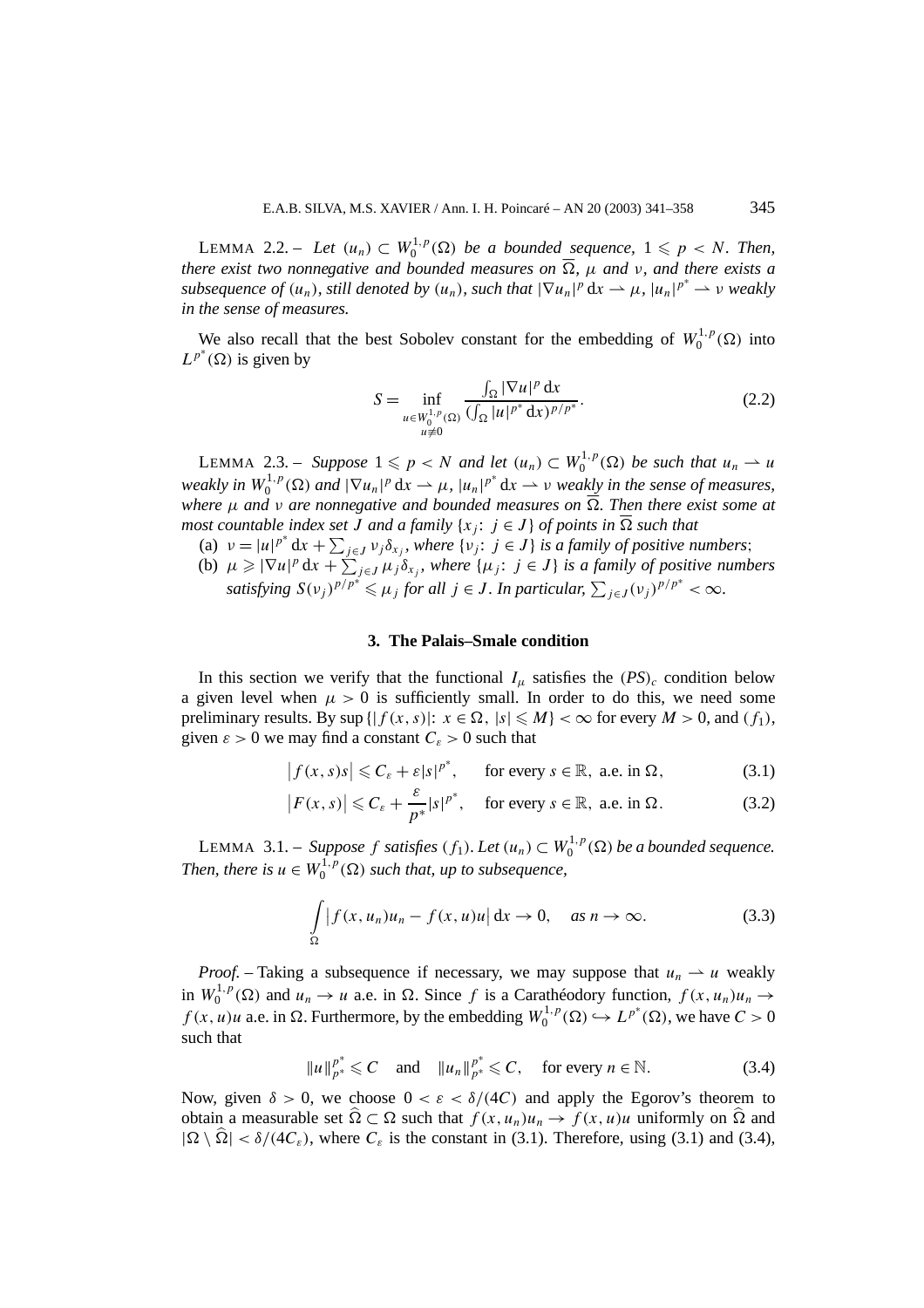we have

$$
0 \leqslant \int\limits_{\Omega} \left| f(x, u_n) u_n - f(x, u) u \right| dx \leqslant \int\limits_{\widehat{\Omega}} \left| f(x, u_n) u_n - f(x, u) u \right| dx + \delta.
$$

The lemma is proved by taking  $n \to \infty$  and considering that  $\delta > 0$  is arbitrarily chosen.  $\Box$ 

By argument similar to the one used in the proof of Lemma 3.1, we may verify that if *(u<sub>n</sub>*) is a bounded sequence then there is *u* ∈  $W_0^{1,p}$  (Ω) such that, up to subsequence,

$$
\int_{\Omega} f(x, u_n)v \, dx \to \int_{\Omega} f(x, u)v \, dx, \quad \text{as } n \to \infty,
$$
\n(3.5)

and

$$
\int_{\Omega} |u_n|^{p^*-2} u_n v \, dx \to \int_{\Omega} |u|^{p^*-2} u v, \quad \text{as } n \to \infty,
$$
\n(3.6)

for every  $v \in W_0^{1,p}(\Omega)$ . Furthermore, using Lemma 3.1 and Lemmas 2.2–2.3, we obtain the following results (see e.g. [25,24]).

LEMMA 3.2. – *Suppose f satisfies*  $(f_1)$ *. Let*  $(u_n) \subset W_0^{1,p}(\Omega)$  *be a bounded sequence satisfying*  $I'_\mu(u_n) \to 0$  *in*  $W^{-1,p'}(\Omega)$  *as*  $n \to \infty$ *. Then, considering*  $v_j$ *,*  $j \in J$ *, given by Lemma* 2*.*3*, we have either*  $v_i \ge (S/\mu)^{N/p}$  *or*  $v_i = 0$ *.* 

As a consequence of Lemma 3.2, the set *J* of Lemma 2.3 is finite. Using this fact, we may show

LEMMA 3.3. – *Suppose f satisfies*  $(f_1)$ *. Let*  $(u_n)$  *be a bounded sequence in*  $W_0^{1,p}(\Omega)$ *satisfying*  $I^{\prime}_{\mu}(u_n) \rightarrow 0$  *as*  $n \rightarrow \infty$ *. Then, up to a subsequence,* 

$$
|\nabla u_n|^{p-2} \nabla u_n \rightharpoonup |\nabla u|^{p-2} \nabla u \quad weakly in \left[L^{p'}(\Omega)\right]^N,
$$

*where*  $p' = p/(p-1)$ *.* 

Now we may state the main result on this section.

**PROPOSITION** 3.4. – *Suppose f satisfies*  $(f_1)$  *and*  $(f_2)$ *. Then, given*  $M > 0$ *, there exists*  $\mu_* > 0$  *such that*  $I_\mu$  *satisfies the*  $(PS)_c$  *condition for all*  $c < M$ *, provided*  $0 < \mu < \mu_*$ .

*Proof.* – Given  $M > 0$ , set

$$
\mu_* = \min\bigg\{S, \bigg[\frac{S^{N/p}}{(N(M+A))^{1/\alpha}}\bigg]^{\frac{1}{N/p-1/\alpha}}\bigg\},\tag{3.7}
$$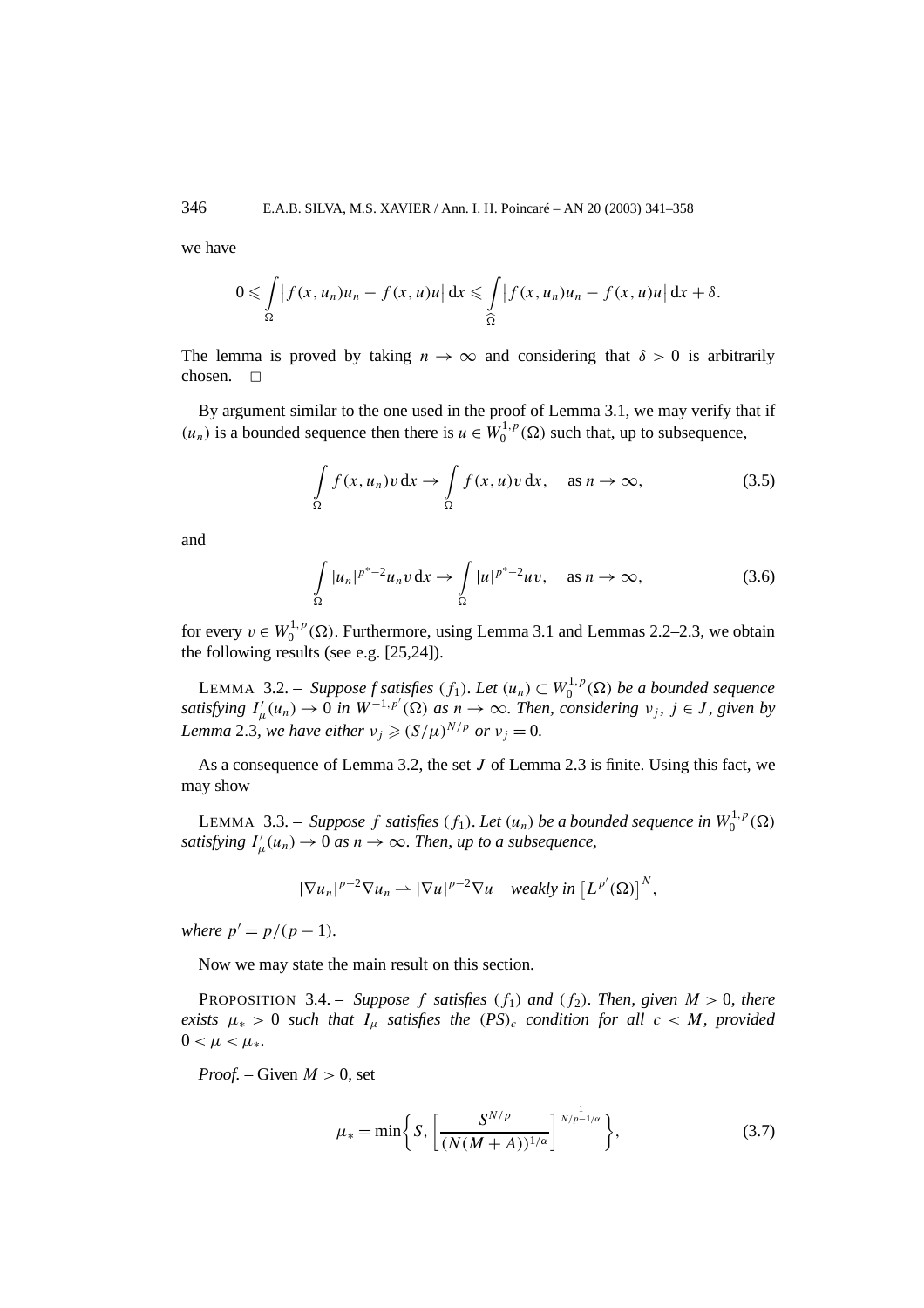where S is given by (2.2),  $A = a_1 |\Omega| + a_2 |\Omega|^{\alpha}$ ,  $\alpha = (p^* - \sigma)/p^*$  and  $a_1, a_2, \sigma$  are the constants in *(f<sub>2</sub>)*. Considering  $0 < \mu < \mu_*$ , by (3.7), since  $\sigma < p$ , we have

$$
1 < \left(\frac{S}{\mu}\right)^{N/p} \tag{3.8}
$$

and

$$
\left[\frac{N(M+A)}{\mu}\right]^{1/\alpha} < \left(\frac{S}{\mu}\right)^{N/p}.\tag{3.9}
$$

Now, given  $c < M$ , let  $(u_n) \subset W_0^{1,p}(\Omega)$  be such that (i)  $I_\mu(u_n) \to c$ , and (ii)  $I'_\mu(u_n) \to 0$ in  $W^{-1,p'}(\Omega)$ , as  $n \to \infty$ . We must show the existence of a subsequence of *(u<sub>n</sub>)* which converges strongly in  $W_0^{1,p}(\Omega)$ . First, we claim that  $(u_n)$  is bounded in  $W_0^{1,p}(\Omega)$ . Indeed, by (i) and (ii), for *n* sufficiently large,

$$
c + 1 + ||u_n|| \ge I_\mu(u_n) - \frac{1}{p} \langle I'_\mu(u_n), u_n \rangle.
$$
 (3.10)

Also, invoking *(f*2*)* and Hölder's inequality,

$$
I_{\mu}(u_{n}) - \frac{1}{p} \langle I'_{\mu}(u_{n}), u_{n} \rangle \geq \frac{\mu}{N} ||u_{n}||_{p^{*}}^{p^{*}} - a_{1} |\Omega| - a_{2} |\Omega|^{\alpha} ||u_{n}||_{p^{*}}^{p^{*}(1-\alpha)}.
$$
 (3.11)

Furthermore, by Young's inequality, we may write

$$
||u_n||_{p^*}^{p^*(1-\alpha)} \leq \delta ||u_n||_{p^*}^{p^*} + C_\delta,
$$

with  $\delta = \frac{\mu}{2Na_2|\Omega|^{\alpha}}$  and  $C_{\delta} = \alpha(\frac{1-\alpha}{\delta})^{(1-\alpha)/\alpha}$ . The previous inequality, (3.10) and (3.11) give us

$$
||u_n||_{p^*}^{p^*} \leq C + C ||u_n||,
$$
\n(3.12)

for some positive constant  $C > 0$ . Now, by (i), (3.2) and (3.12) we obtain  $C' > 0$  such that  $||u_n||^p \leq C' + C'||u_n||$ . This prove the claim. Hence, without loss of generality, we may assume that there is  $u \in W_0^{1,p}(\Omega)$  such that  $(u_n)$  satisfies (3.3), (3.5), (3.6) and, from Lemmas 2.2–2.3 and 3.3,

$$
|\nabla u_n|^{p-2} \nabla u_n \rightharpoonup |\nabla u|^{p-2} \nabla u \quad \text{weakly in } \left[L^{p'}(\Omega)\right]^N, \tag{3.13}
$$

$$
|u_n|^{p^*} dx \rightharpoonup v = |u|^{p^*} dx + \sum_{j \in J} v_j \delta_{x_j},
$$
\n(3.14)

weakly in the sense of measures, where *ν* is a nonnegative bounded measure in  $\overline{\Omega}$ , *J* is a finite set,  $\{x_j : j \in J\}$  is a family of points in  $\overline{\Omega}$ , and  $\{v_j : j \in J\}$  is a family of positive numbers.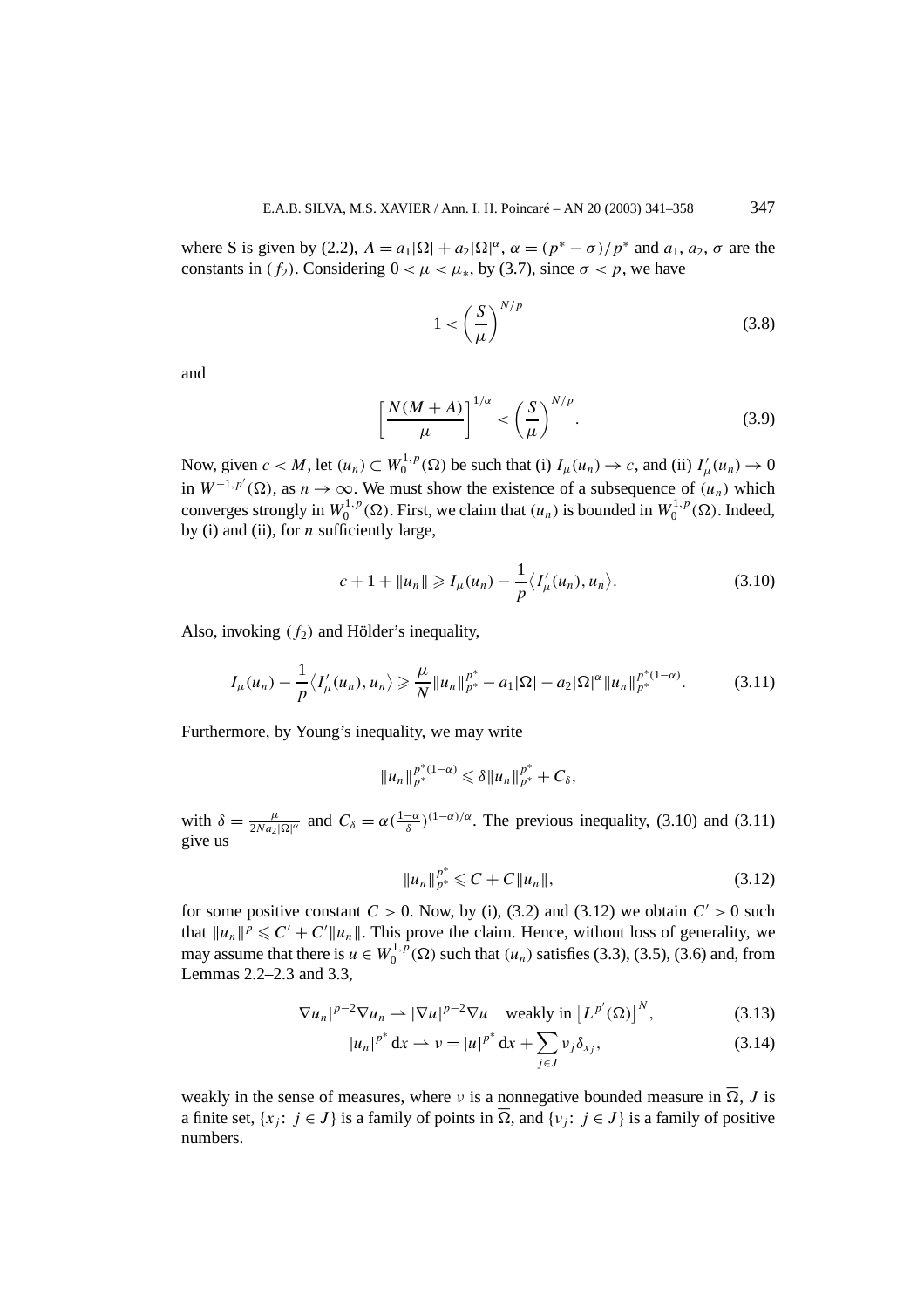We claim that  $\int_{\Omega} dv < (S/\mu)^{N/p}$ . Indeed, if  $\int_{\Omega} dv \le 1$ , this follows by (3.8). Otherwise, taking  $n \to \infty$  in (3.11), we obtain

$$
\frac{\mu}{N} \int_{\Omega} d\nu \leqslant c + a_1 |\Omega| + a_2 |\Omega|^{\alpha} \bigg(\int_{\Omega} d\nu\bigg)^{1-\alpha} \leqslant (M + a_1 |\Omega| + a_2 |\Omega|^{\alpha}) \bigg(\int_{\Omega} d\nu\bigg)^{1-\alpha}
$$

Therefore, by (3.9), the claim is proved. As a consequence of this fact and Lemma 3.2, we conclude that  $v_j = 0$  for all  $j \in J$ . Consequently, by (3.14),

$$
\int_{\Omega} |u_n|^{p^*} \, \mathrm{d}x \to \int_{\Omega} |u|^{p^*} \, \mathrm{d}x. \tag{3.15}
$$

*.*

Now, from  $\langle I'_{\mu}(u_n), u_n \rangle = o(1)$  and  $\langle I'_{\mu}(u_n), u \rangle = o(1)$ , taking  $n \to \infty$ , we obtain, using  $(3.15)$ ,  $(3.3)$ ,  $(3.13)$ ,  $(3.6)$  and  $(3.5)$ ,

$$
\lim_{n \to \infty} \int_{\Omega} |\nabla u_n|^p \, \mathrm{d}x = \mu \int_{\Omega} |u|^{p^*} \, \mathrm{d}x + \int_{\Omega} f(x, u)u \, \mathrm{d}x \quad \text{and}
$$

$$
\int_{\Omega} |\nabla u|^p \, \mathrm{d}x = \mu \int_{\Omega} |u|^{p^*} \, \mathrm{d}x + \int_{\Omega} f(x, u)u \, \mathrm{d}x.
$$

Hence, since  $W_0^{1,p}(\Omega)$  is uniformly convex, we have that  $u_n \to u$  strongly in  $W_0^{1,p}(\Omega)$ . The proof of Proposition 3.4 is complete.  $\Box$ 

# **4. Proofs of Theorems A and C**

In this section we prove Theorems A and C by verifying that the functional  $I_u$  defined in (2.1) satisfies the hypotheses of Theorem 2.1. First, we recall that each basis  $(e_i)_{i \in \mathbb{N}}$ for a real Banach space *E* is a Schauder basis for *E*, i.e., given  $n \in \mathbb{N}$ , the functional  $e_n^*: E \to \mathbb{R}$  defined by

$$
e_n^*(v) = \alpha_n, \quad \text{for } v = \sum_{i=1}^{\infty} \alpha_i e_i \in E,
$$
 (4.1)

is a bounded linear functional [20,18]. We observe that the existence of a Schauder basis for the space  $W_0^{1,p}(\Omega)$  was proved by Fucik, John and Necas in [13].

Now, fixing a Schauder basis  $(e_i)_{i \in \mathbb{N}}$  for  $W_0^{1,p}(\Omega)$ , for  $j \in \mathbb{N}$  we set

$$
V_j = \{ u \in W_0^{1,p}(\Omega) : e_i^*(u) = 0, i > j \},
$$
  
\n
$$
X_j = \{ u \in W_0^{1,p}(\Omega) : e_i^*(u) = 0, i \le j \}.
$$
\n(4.2)

It follows by (4.1) that  $W_0^{1,p}(\Omega) = V_j \oplus X_j$ . The next lemma exploits the existence of a Schauder basis for  $W_0^{1,p}(\Omega)$  and the fact that the embedding  $W_0^{1,p}(\Omega) \hookrightarrow L^p(\Omega)$  is compact.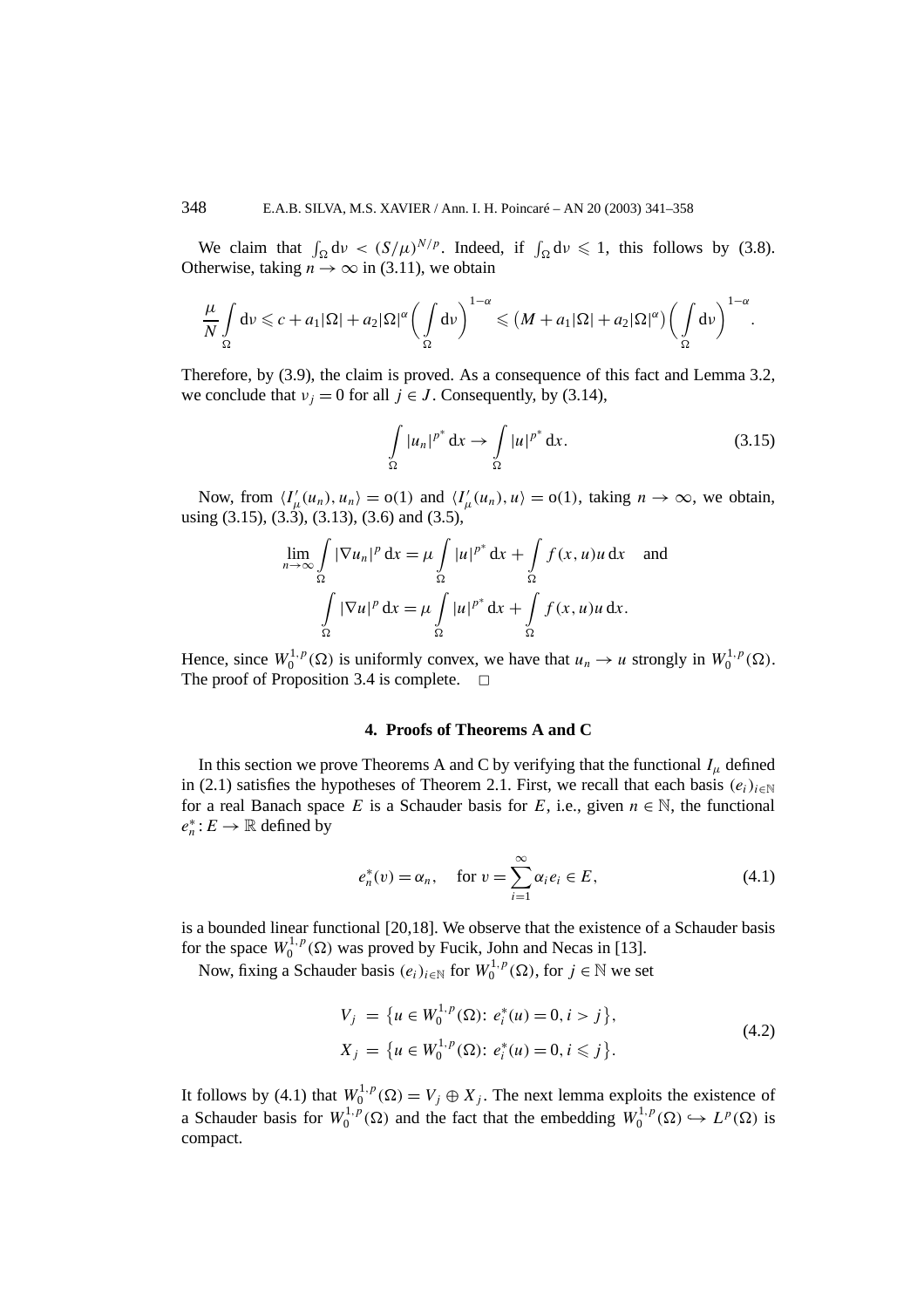LEMMA 4.1. – *Given*  $p \leq r < p^*$  *and*  $\delta > 0$ *, there is*  $j \in \mathbb{N}$  *such that, for all*  $u \in X_j$ *,*  $||u||_r^r \le \delta ||u||^r$ .

*Proof.* – First, we prove the lemma for  $r = p$ : arguing by contradiction, we suppose that there exist  $\delta > 0$  and  $u_j \in X_j$ , for every  $j \in \mathbb{N}$ , such that  $||u_j||_p^p > \delta ||u_j||_p^p$ . Taking  $v_j = u_j / ||u_j||_p$ , we have  $||v_j||_p = 1$ , for every  $j \in \mathbb{N}$ , and  $||v_j||^p < 1/\delta$ . Hence,  $(v_j) \subset$  $W_0^{1,p}(\Omega)$  is a bounded sequence and we may suppose, without loss of generality, that  $v_j \rightharpoonup v$  weakly in  $W_0^{1,p}(\Omega)$ . Furthermore,  $e_n^*(v) = 0$  for every  $n \in \mathbb{N}$  since  $e_n^*(v_j) = 0$ for all  $j \ge n$ . This shows that  $v = 0$ . On the other hand, by the compactness of the embedding  $W_0^{1,p}(\Omega) \hookrightarrow L^p(\Omega)$  we conclude that  $||v||_p = 1$ . This proves the lemma for  $r = p$ . As a consequence of this fact and the Gagliardo–Nirenberg inequality, the lemma is also true for  $p < r < p^*$ .  $\Box$ 

LEMMA 4.2. – *Suppose f satisfies* (*f*<sub>3</sub>)*. Then there exist*  $\tilde{\mu} > 0$ ,  $j \in \mathbb{N}$  *and*  $\rho, \alpha > 0$ *such that*  $I_{\mu}$   $|_{\partial B_{\rho} \cap X_{i}} \geq \alpha$  *for all*  $0 < \mu < \tilde{\mu}$ *.* 

*Proof.* – By  $(f_3)$  and the Sobolev embedding theorem, we find  $b_3 > 0$  such that

$$
I_{\mu}(u) \geqslant \frac{1}{p} \|u\|^{p} - b_1 \|u\|_{\theta}^{\theta} - b_2 |\Omega| - b_3 \mu \|u\|^{p^*}.
$$

Consequently, considering  $\delta > 0$  to be chosen posteriorly, by Lemma 4.1, we have

$$
I_{\mu}(u) \geq \|u\|^{p} \left(\frac{1}{p} - b_{1}\delta\|u\|^{\theta-p}\right) - b_{2}|\Omega| - b_{3}\mu\|u\|^{p^{*}},
$$

for all  $u \in X_i$  and *j* sufficiently large. Now, taking  $||u|| = \rho = \rho(\delta)$  such that  $b_1 \delta \rho^{\theta - p} =$  $1/(2p)$  and noting that  $\rho(\delta) \to \infty$  as  $\delta \to 0$ , we choose  $\delta > 0$  such that  $\rho^p/2p - b_2|\Omega| >$  $\rho^p/4p$ . Next we take  $\tilde{\mu} > 0$  so that

$$
I_{\mu}(u) \geq \frac{1}{4p}\rho^{p} - b_3 \tilde{\mu}\rho^{p^*} > 0,
$$

for every  $u \in X_j$ ,  $||u|| = \rho$ . The proof is complete.  $\Box$ 

LEMMA 4.3. – *Suppose f satisfies*  $(f_4)$ *. Then, given*  $m \in \mathbb{N}$ *, there exist a subspace W* of  $W_0^{1,p}(\Omega)$  and a constant  $M_m > 0$ , independent of  $\mu$ , such that dim  $W = m$  and  $\max_{u \in W} I_0(u) < M_m$ .

*Proof.* – Let  $x_0 \in \Omega_0$  and  $r_0 > 0$  be such that  $\overline{B(x_0, r_0)} \subset \Omega$  and  $0 < |\overline{B(x_0, r_0)}|$  $\Omega_0$  <  $|\Omega_0|/2$ . First, we take  $v_1 \in C_0^{\infty}(\Omega)$  with supp $(v_1) = \overline{B(x_0, r_0)}$ . Considering  $\Omega_1 = \Omega_0 \setminus [\overline{B(x_0, r_0)} \cap \Omega_0] \subset \Omega_0 = \Omega \setminus \overline{B(x_0, r_0)}$ , we have  $|\Omega_1| > |\Omega_0|/2 > 0$ . Let  $x_1 \in \Omega_1$  and  $r_1 > 0$  be such that  $\overline{B(x_1, r_1)} \subset \Omega_0$  and  $0 < |\overline{B(x_1, r_1)} \cap \Omega_1| < |\Omega_1|/2$ . Next, we take  $v_2 \in C_0^{\infty}(\Omega)$  with supp $(v_2) = \overline{B(x_1, r_1)}$ . After a finite number of steps, we get  $v_1, \ldots, v_m$  such that  $supp(v_i) \cap supp(v_j) = \emptyset$ ,  $i \neq j$  and  $|supp(v_j) \cap \Omega_0| > 0$ , for all  $i, j \in \{1, \ldots, m\}$ . Let  $W = \text{span}\{v_1, \ldots, v_m\}$ . By construction, dim  $W = m$  and

$$
\int_{\Omega_0} |v|^p \, \mathrm{d}x > 0, \quad \text{for every } v \in W \setminus \{0\}. \tag{4.3}
$$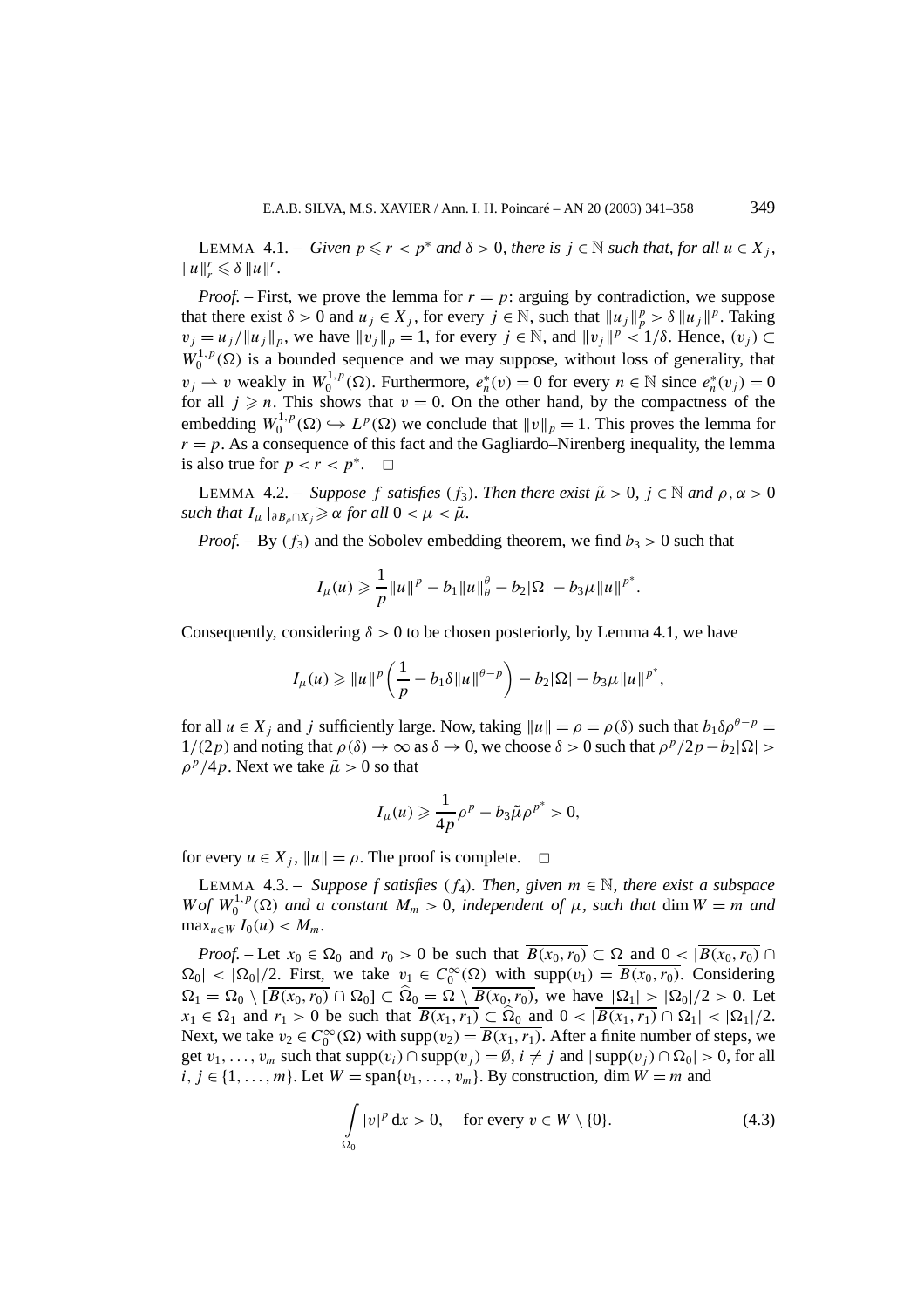Since

$$
\max_{u \in W \setminus \{0\}} I_0(u) = \max_{\substack{t > 0 \\ v \in \partial B_1(0) \cap W}} \left\{ t^p \left[ \frac{1}{p} - \frac{1}{t^p} \int_{\Omega} F(x, tv) \, dx \right] \right\},\,
$$

to prove the lemma it suffices to verify that

$$
\lim_{t \to \infty} \frac{1}{t^p} \int\limits_{\Omega} F(x, tv) \, \mathrm{d}x > \frac{1}{p},\tag{4.4}
$$

uniformly for *v* ∈  $\partial B_1(0)$  ∩ *W*. By sup { $|f(x, s)|$ : *x* ∈ Ω,  $|s| \le M$ } < ∞ for every  $M > 0$ , and  $(f_4)$ , given  $L > 0$ , there is  $C > 0$  such that

 $F(x, s) \geqslant L|s|^p - C$ , for every  $s \in \mathbb{R}$ , a.e. in  $\Omega_0$ .

Consequently, for  $v \in \partial B_1(0) \cap W$  and  $t > 0$ ,

$$
\int_{\Omega} F(x, tv) dx \geqslant L t^{p} \int_{\Omega_{0}} |v|^{p} dx - C |\Omega_{0}| - t^{p} \int_{\Omega \setminus \Omega_{0}} |h_{1}| |v|^{p} dx - c_{1} |\Omega \setminus \Omega_{0}|
$$

and

$$
\lim_{t\to\infty}\frac{1}{t^p}\int\limits_{\Omega}F(x,tv)\,\mathrm{d} x\geqslant Lr-\|h_1\|_1R,
$$

where  $r = \min\{\int_{\Omega_0} |v|^p dx: v \in \partial B_1(0) \cap W\}$  and  $R = \max\{|v\|_{\infty}^p : v \in \partial B_1(0) \cap W\}.$ Observing that *W* is finite dimensional and invoking (4.3), we have that  $R < \infty$  and  $r > 0$ . The inequality (4.4) is obtained by taking  $L > (1/r)(1/p + ||h_1||_1 R)$ . The proof is complete.  $\square$ 

*Proof of Theorem A.* – First, we recall that  $W_0^{1,p}(\Omega) = V_j \oplus X_j$  where  $V_j$  and  $X_j$  are defined in (4.2). Invoking Lemma 4.2, we find  $j \in \mathbb{N}$  and  $\tilde{\mu} > 0$  such that  $I_{\mu}$  satisfies  $(I_1)$ with  $X = X_j$  for all  $0 < \mu < \tilde{\mu}$ . Now, by Lemma 4.3, there is a subspace *W* of  $W_0^{1,p}(\Omega)$ with dim  $W = k + j = k + \dim V_j$  and such that  $I_\mu$  satisfies  $(I_2)$ . By Proposition 3.4, taking  $\tilde{\mu}$  smaller if necessary, we also have that  $I_{\mu}$  satisfies  $(I_3)$  for  $0 < \mu < \tilde{\mu}$ . Since  $I_u(0) = 0$  and  $I_u$  is even, we may apply Theorem 2.1 to conclude that  $I_u$  possesses at least *k* pairs of nontrivial critical points for  $\mu > 0$  sufficiently small.  $\Box$ 

Before proving the Theorem C, let us remember that  $\lambda_1$  is the smallest positive real number  $\mu$  such that the problem

$$
\begin{cases}\n-\Delta_p u = \lambda |u|^p, & x \in \Omega, \\
u = 0, & x \in \partial\Omega,\n\end{cases}
$$

has a nontrivial weak solution. In [4], Anane proved that the eigenvalue  $\lambda_1$  can be characterized by

$$
\lambda_1 = \inf \biggl\{ \int_{\Omega} |\nabla w|^p \, \mathrm{d}x \colon w \in W_0^{1,p}(\Omega) \text{ and } \int_{\Omega} |w|^p \, \mathrm{d}x = 1 \biggr\}.
$$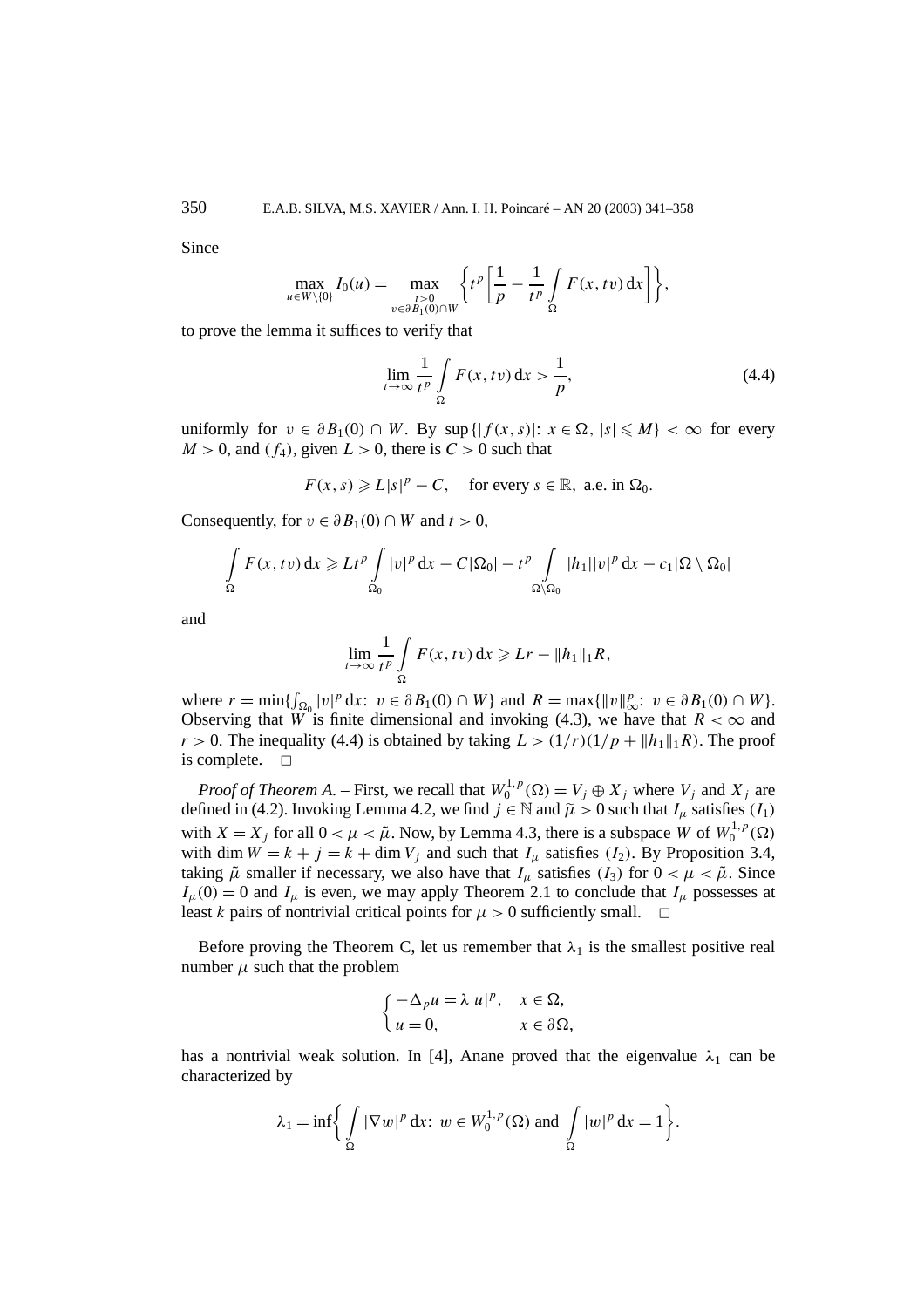Furthermore, if  $\varphi_1$  is an eigenfunction associated with  $\lambda_1$ , then either  $\varphi_1$  is positive or  $\varphi_1$ is negative in .

LEMMA 4.4. – Let  $a : \Omega \to \mathbb{R}$  be a measurable function such that  $a \leq \neq \lambda_1$ . Then *there exists*  $\beta > 0$  *such that* 

$$
\int_{\Omega} \left( |\nabla u|^p - a^+ |u|^p \right) dx \geq \beta \int_{\Omega} |u|^p dx, \quad \text{for every } u \in W_0^{1,p}(\Omega),
$$

*where*  $a^+$  = max{*a*, 0}.

*Proof.* – Arguing by contradiction, we suppose that for every  $n \in \mathbb{N}$  there exists  $u_n \in W_0^{1,p}(\Omega)$ , such that

$$
\int_{\Omega} \left( |\nabla u_n|^p - a^+(x) |u_n|^p \right) dx < \frac{1}{n} \int_{\Omega} |u_n|^p dx.
$$

Considering  $v_n = \frac{u_n}{\|u_n\|_p}$ , from  $a \le \lambda_1$ , we obtain

$$
\lambda_1 \leqslant \int\limits_{\Omega} |\nabla v_n|^p \, \mathrm{d}x < \int\limits_{\Omega} a^+(x) |v_n|^p \, \mathrm{d}x + \frac{1}{n} \leqslant \lambda_1 + \frac{1}{n}.\tag{4.5}
$$

In particular, we have that  $(v_n) \subset W_0^{1,p}(\Omega)$  is a bounded sequence. Therefore, up to subsequence,  $v_n \rightharpoonup v$ , weakly in  $W_0^{1,p}(\Omega)$ ,  $v_n \rightarrow v$  strongly in  $L^p(\Omega)$ ,  $v_n \rightarrow v$  a.e. in  $\Omega$  and  $|v_n(x)| \le h(x) \in L^p(\Omega)$  a.e. in  $\Omega$ . Thus,  $||v||_p = 1$ . Taking  $n \to \infty$  in (4.5) and applying the Lebesgue's dominated convergence theorem, we get

$$
\int_{\Omega} (\lambda_1 - a^+) |v|^p \, \mathrm{d}x = 0. \tag{4.6}
$$

Furthermore, by (4.5) and the characterization of  $\lambda_1$ ,

$$
\int_{\Omega} |\nabla v|^p dx \leqslant \liminf_{n \to \infty} \int_{\Omega} |\nabla v_n|^p dx = \lambda_1 \leqslant \int_{\Omega} |\nabla v|^p dx.
$$

Hence, *v* is an eigenvalue associated with  $\lambda_1$ . Consequently,  $v > 0$  or  $v < 0$  in  $\Omega$ . This contradicts (4.6) and  $a \leq \neq \lambda_1$ . The proof is complete.  $\Box$ 

The proof of the next result is based on the previous lemma and on an argument from [25]. We sketch it here for the sake of completeness.

**LEMMA** 4.5. – *Suppose f satisfies*  $(f_1)$  *and*  $(f_5)$ *. Given*  $\mu > 0$ *, there are constants*  $\rho, \alpha > 0$  *such that*  $I_{\mu}|_{\partial B_{\rho}} \geq \alpha$ .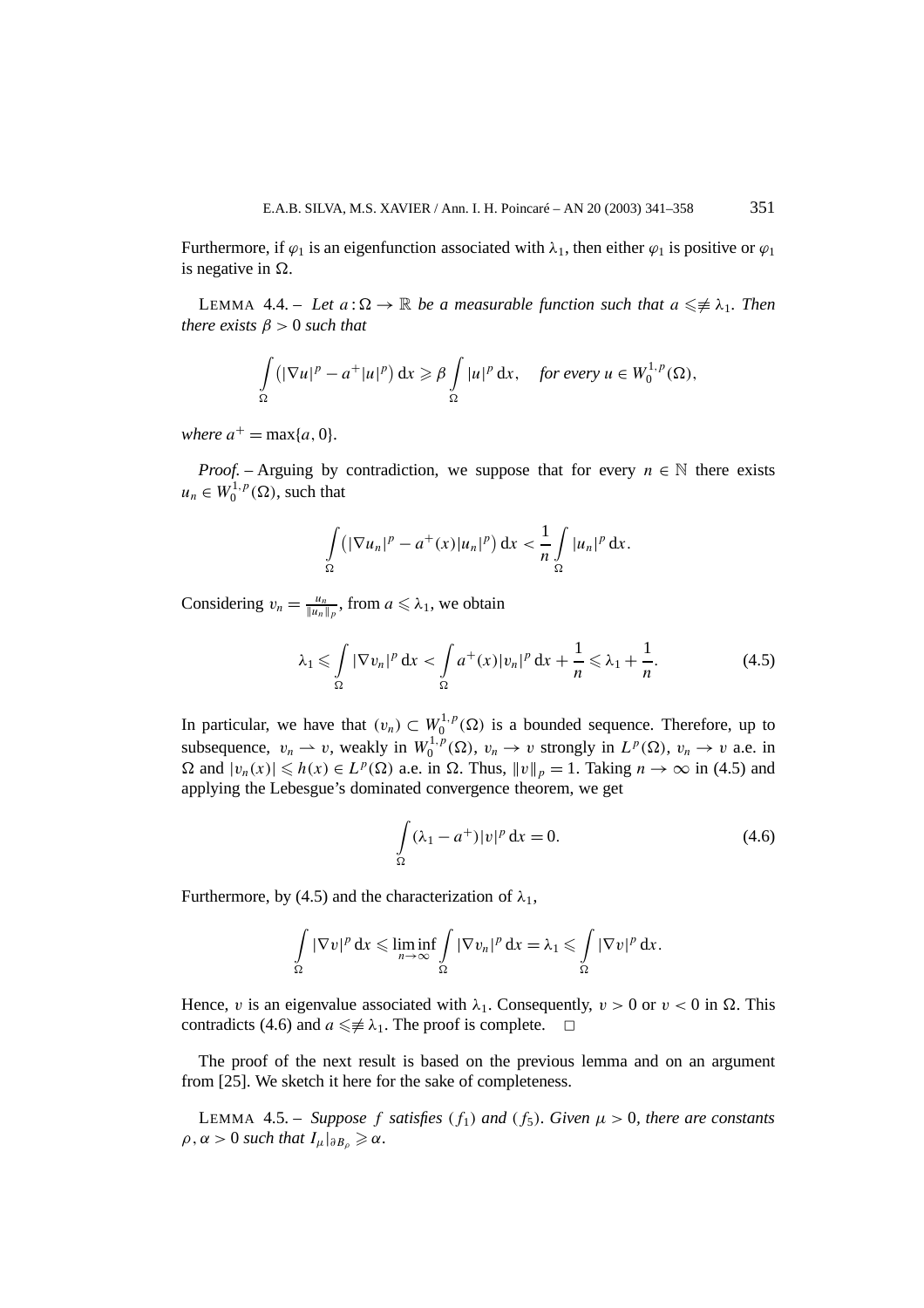*Proof.* – Using that sup  $\{|f(x, s)|: x \in \Omega, |s| \leq M\} < \infty$ , for every  $M > 0$ ,  $(f_1)$  and *(f<sub>5</sub>)*, we may verify that, given  $\varepsilon > 0$  there exists  $C_{\varepsilon} > 0$  such that

$$
F(x, s) \leqslant \frac{C_{\varepsilon}|s|^{p^*}}{p^*} + \frac{a(x) + \varepsilon}{p}|s|^p, \quad \text{for every } s \in \mathbb{R}, \text{ a.e. in } \Omega. \tag{4.7}
$$

Now, considering  $\beta > 0$  provided by Lemma 4.4, we take  $\varepsilon' > 0$  such that  $\beta - \varepsilon' \lambda_1 > 0$ 0. Since  $a^+(x) \leq \lambda_1$  a.e. in  $\Omega$ , we have

$$
\int_{\Omega} \left( |\nabla u|^p - a|u|^p \right) dx \geq \frac{1}{1 + \varepsilon'} (1 + \varepsilon') \int_{\Omega} \left( |\nabla u|^p - a^+ |u|^p \right) dx
$$

$$
\geq \frac{1}{1 + \varepsilon'} \left[ \int_{\Omega} [\beta - \varepsilon' \lambda_1] |u|^p dx + \varepsilon' \int_{\Omega} |\nabla u|^p dx \right]
$$

$$
\geq \frac{\varepsilon'}{1 + \varepsilon'} \int_{\Omega} |\nabla u|^p dx.
$$

Using the last expression, (4.7), the Sobolev embedding theorem and taking  $\varepsilon > 0$ sufficiently small, we obtain a constant  $K > 0$  such that  $I_{\mu}(u) \geq K ||u||^{p} - C ||u||^{p^{*}}$ . This completes the proof of the lemma.  $\Box$ 

*Proof of Theorem C. – The proof is similar to the proof of Theorem A with*  $V = \{0\}$ *,*  $X = W_0^{1,p}(\Omega)$  and Lemma 4.5 replacing Lemma 4.2.  $\Box$ 

### **5. Proof of Theorem D**

Let  $0 < \lambda_1 < \lambda_2 \leq \cdots \leq \lambda_i \leq \cdots$  be the sequence of eigenvalues of  $-\Delta$  on  $\Omega$  under the Dirichlet boundary conditions. We denote by  $\varphi_i$  the corresponding eigenfunctions with  $\|\varphi_i\| = 1$ . Considering  $\lambda_j \leq \lambda_k$ , given in  $(f_4)$  and  $(f_5)$ , we set  $V = \{0\}$  if  $j = 1$ ,  $V = \text{span}\{\varphi_1, \ldots, \varphi_{j-1}\}\$ if  $j > 1$ , and  $W = \text{span}\{\varphi_1, \ldots, \varphi_k\}$ . In order to apply the Theorem 2.1, first we verify that  $(I_2)$  holds for the subspace *W*. By the variational characterization of the eigenvalues  $(\lambda_i)_{i \in \mathbb{N}}$ , and the definition of  $I_\mu$ , we have

LEMMA 5.1. – *Suppose f satisfies* (*f*<sub>4</sub>)*. Then there is*  $M_k > 0$ *, independent of*  $\mu$ *, such that*  $\max_{u \in W} I_u(u) < M_k$ .

Furthermore, using the unique continuation property for the eigenfunctions  $\varphi_i$ , we may establish the following version of Lemma 4.4.

LEMMA 5.2. – Let  $a : \Omega \to \mathbb{R}$  be a measurable function such that  $a \leq \neq \lambda_j$ . Then *there exists*  $\beta > 0$  *such that, for all*  $u \in W_0^{1,2} \cap V^{\perp}$ ,

$$
\int_{\Omega} \left( |\nabla u|^2 - a^{\dagger} u^2 \right) dx \geqslant \beta \int_{\Omega} u^2 dx,
$$

*where*  $a^+ = \max\{a, 0\}$ *.*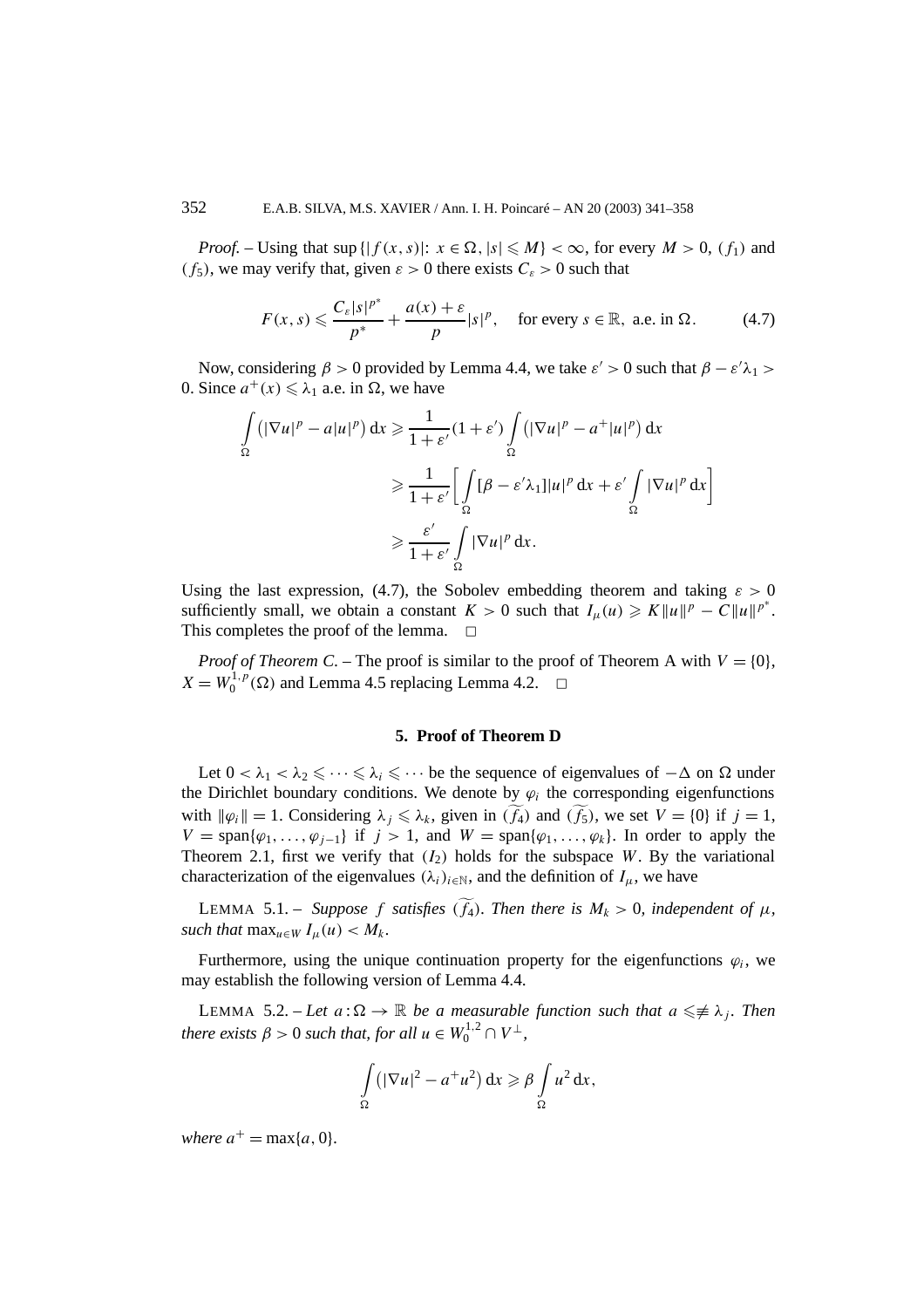The next result, based on the above lemma, is analogous to Lemma 4.5.

LEMMA 5.3. – *Suppose f satisfies*  $(f_1)$  *and*  $(f_5)$ *. Then, there are constants*  $\rho, \alpha > 0$ *such that*  $I_{\mu}|_{\partial B_{\rho} \cap V^{\perp}} \geq \alpha$ .

*Proof of Theorem D. – By Lemmas 5.3 and 5.1,*  $I_u$  *satisfies*  $(I_1)$  *and*  $(I_2)$ *. Moreover,* by Proposition 3.4, there is  $\mu_k > 0$  such that  $I_\mu$  satisfies  $(I_3)$  for every  $\mu \in (0, \mu_k)$ . Since  $I_u(0) = 0$  and  $I_u$  is even, we may invoke Theorem 2.1 to conclude that (1.1) possesses at least  $k - j + 1$  pairs of nontrivial solutions for all  $\mu \in (0, \mu_k)$ . □

As mentioned in the Introduction, we don't know if the problem *(*1*.*1*)* possesses multiple solutions when  $\mu = 0$  since in this case the functional may not satisfy the Palais–Smale condition. The following example illustrates this fact.

EXAMPLE 5.4. – *Consider* (1.1) *with*  $\mu = 0$ ,  $p = 2$ ,  $N = 3$  *and*  $f : \Omega \times \mathbb{R} \to \mathbb{R}$ *given by*

$$
f(x, s) = \begin{cases} k_1 s, & |s| \le 1, \\ k_2 s + k_3 \operatorname{sign}(s), & 1 < |s| < 2, \\ \lambda_{k+1} s, & |s| \ge 2, \end{cases}
$$

*where*  $0 < k_1 < \lambda_1$ ,  $k_2 = 2\lambda_{k+1} - k_1$ ,  $k_3 = 2k_1 - 2\lambda_{k+1}$ . The hypotheses of Theorem D *are satisfied by f*, *but the functional*  $I_0$  *does not satisfy the*  $(PS)_c$  *condition for*  $c =$  $(\lambda_{k+1} - k_1) |\Omega|$ *. Indeed, let*  $u_n = n\varphi_{k+1}$ *, where*  $\varphi_{k+1}$  *is an eigenfunction associated with*  $\lambda_{k+1}$ *. For all n large enough, we have*  $I_0(u_n) = c$  *and*  $I'_0(u_n) = 0$ *, but*  $u_n$  *does not possess a convergent subsequence.*

#### **6. Proof of Theorem E**

In order to prove the Theorem E, we will apply the following version of the mountain pass theorem [22,23]:

THEOREM 6.1. – Let *E* be a real Banach space. Suppose  $I \in C^1(E, \mathbb{R})$  satisfies  $I(0) = 0$  *and* 

*(I*<sub>1</sub>*) there is a constant*  $\rho > 0$  *such that*  $I \rvert_{\partial B_{\rho}} \geq 0$ ;

*(I*<sub>2</sub>*) there are*  $v_1 \in \partial B_1(0)$  *and*  $M > 0$  *such that*  $\sup_{t \ge 0} I(t v_1) \le M$  *and* 

*(I<sub>3</sub>) considering*  $M > 0$  *given by*  $(\widehat{I_2})$ , *I satisfies*  $(PS)_c$  *for*  $0 < c < M$ *.* 

*Then I possesses a nontrivial critical point.*

*Proof of Theorem E.* – We will show that (1.1) possesses a nontrivial solution  $u \ge 0$ (the existence of a nontrivial solution  $u \leq 0$  can be established in a similar fashion). By standard arguments it suffices to verify that the problem

$$
\begin{cases}\n-\Delta_p u = \mu u^{p^* - 1} + \tilde{f}(x, u), & x \in \Omega, \\
u \ge 0, & x \in \Omega, \\
u = 0, & x \in \partial\Omega,\n\end{cases}
$$
\n(6.1)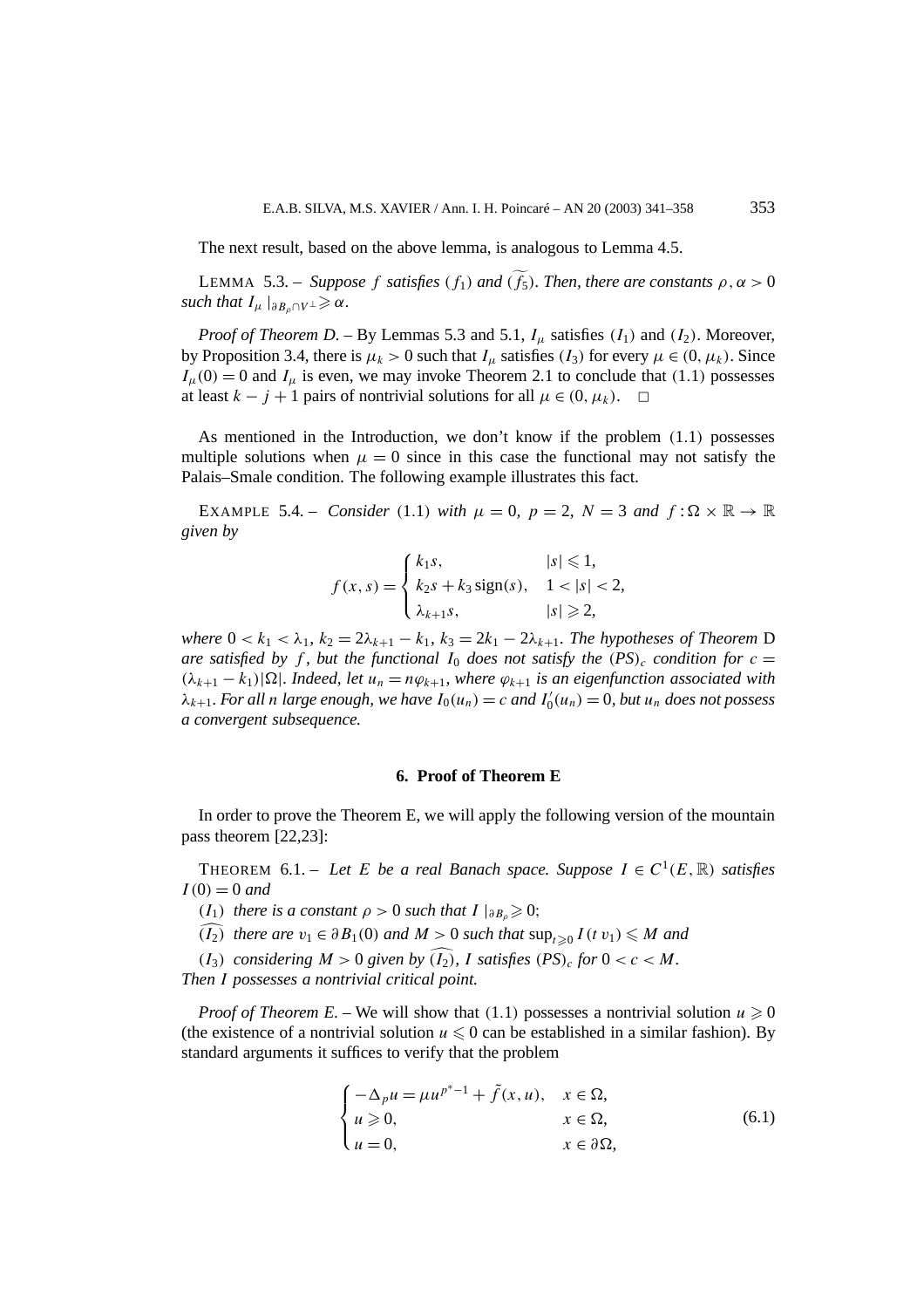where  $\tilde{f}(x, s) = f(x, s)$  if  $s > 0$ ,  $\tilde{f}(x, s) = 0$  if  $s \le 0$ , possesses a nontrivial solution. The functional  $\tilde{I}_{\mu} \in C^1(W_0^{1,p}(\Omega), \mathbb{R})$  associated with (6.1) is given by

$$
\tilde{I}_{\mu}(u) = \frac{1}{p} \int_{\Omega} |\nabla u|^p dx - \frac{\mu}{p^*} \int_{\Omega} (u^+)^{p^*} dx - \int_{\Omega} \tilde{F}(x, u) dx,
$$

with  $\tilde{F}(x, s) = \int_0^s \tilde{f}(x, t) dt$ . In view of the above remarks, we need to show that  $\tilde{I}_{\mu}$ possesses a critical point  $u \neq 0$ . For doing this, we apply the Theorem 6.1. First, we note that, by Lemma 4.5,  $\tilde{I}_{\mu}$  satisfies  $(I_1)$ . Now, let  $\varphi_1 > 0$  be the eigenfunction associated with  $\lambda_1$ . By a direct application of  $(f_4)$ , for every  $t > 0$ , we get

$$
\tilde{I}_{\mu}(t\varphi_1) \leqslant \frac{t^p}{p} \int\limits_{\Omega} |\nabla \varphi_1|^p \, \mathrm{d}x - \frac{t^p}{p} \lambda_1 \int\limits_{\Omega} |\varphi_1|^p \, \mathrm{d}x + B|\Omega| = B|\Omega|.
$$

Hence  $\widehat{I_2}$  holds. In order to show that there exists  $\mu_*$  such that  $\tilde{I}_\mu$  satisfies  $I_3$  for all  $\mu \in (0, \mu_*)$ , we adapt the proof of Proposition 3.4 for the functional  $\tilde{I}_{\mu}$ . Taking  $(u_n) \subset W_0^{1,p}(\Omega)$  with  $\tilde{I}_{\mu}(u_n) \to c$  and  $\tilde{I}_{\mu}'(u_n) \to 0$  in  $W^{-1,p'}(\Omega)$ , we first assert that *u*<sup> $⊓$ </sup> → 0 as *n* → ∞. Indeed, by the definition of  $\tilde{I}_{\mu}$ , we have,

$$
||u_n^-||^p = \langle \tilde{I}_\mu'(u_n), u_n^- \rangle \leq ||\tilde{I}_\mu'(u_n)|| ||u_n^-||.
$$

Since  $\tilde{I}'_{\mu}(u_n) \to 0$ , we obtain the assertion. By the Sobolev embedding, we also have  $||u_n||_{p^*} \to 0$ . Next, we proceed in a similar fashion to Proposition 3.4 with  $u_n^+$  replacing  $u_n$  to conclude that  $(I_3)$  holds. Applying the Theorem 6.1, we conclude that  $\tilde{I}_\mu$  possesses a nontrivial critical point for  $\mu \in (0, \mu_*)$ . The proof of Theorem E is complete.  $\Box$ 

We note that the result of Theorem E is not true without the hypothesis  $(f_4)$ . Indeed, consider the example:

EXAMPLE 6.2. – *In the problem* (1.1), *let*  $p = 2$ ,  $N = 3$ ,  $f(x, s) = \beta s$  with  $\beta <$ *λ*1*/*4*, and a ball in* R*<sup>N</sup> , i.e., consider the problem*

$$
\begin{cases}\n-\Delta u = \mu u^5 + \beta u, & x \in \Omega, \\
u = 0, & x \in \partial \Omega.\n\end{cases}
$$
\n(6.2)

*In this case, every hypothesis of Theorem* E *are satisfied, except (f* 4*). Assuming by contradiction that the thesis of Theorem* E *is true, we find*  $\hat{\mu} > 0$  *such that* (6.2) *possesses a solution*  $u \ge 0$  *for all*  $\mu \in (0, \hat{\mu})$ *. Consequently, taking*  $\mu < \hat{\mu}$ *, we have that*  $v = \mu^{1/4}u$ *solves the problem*

$$
\begin{cases}\n-\Delta v = v^5 + \beta v, & x \in \Omega, \\
v > 0, & x \in \Omega, \\
v = 0, & x \in \partial\Omega,\n\end{cases}
$$

*for*  $\beta < \lambda_1/4$ *. However, this contradicts the Theorem* 1*.2 in* [6]*.*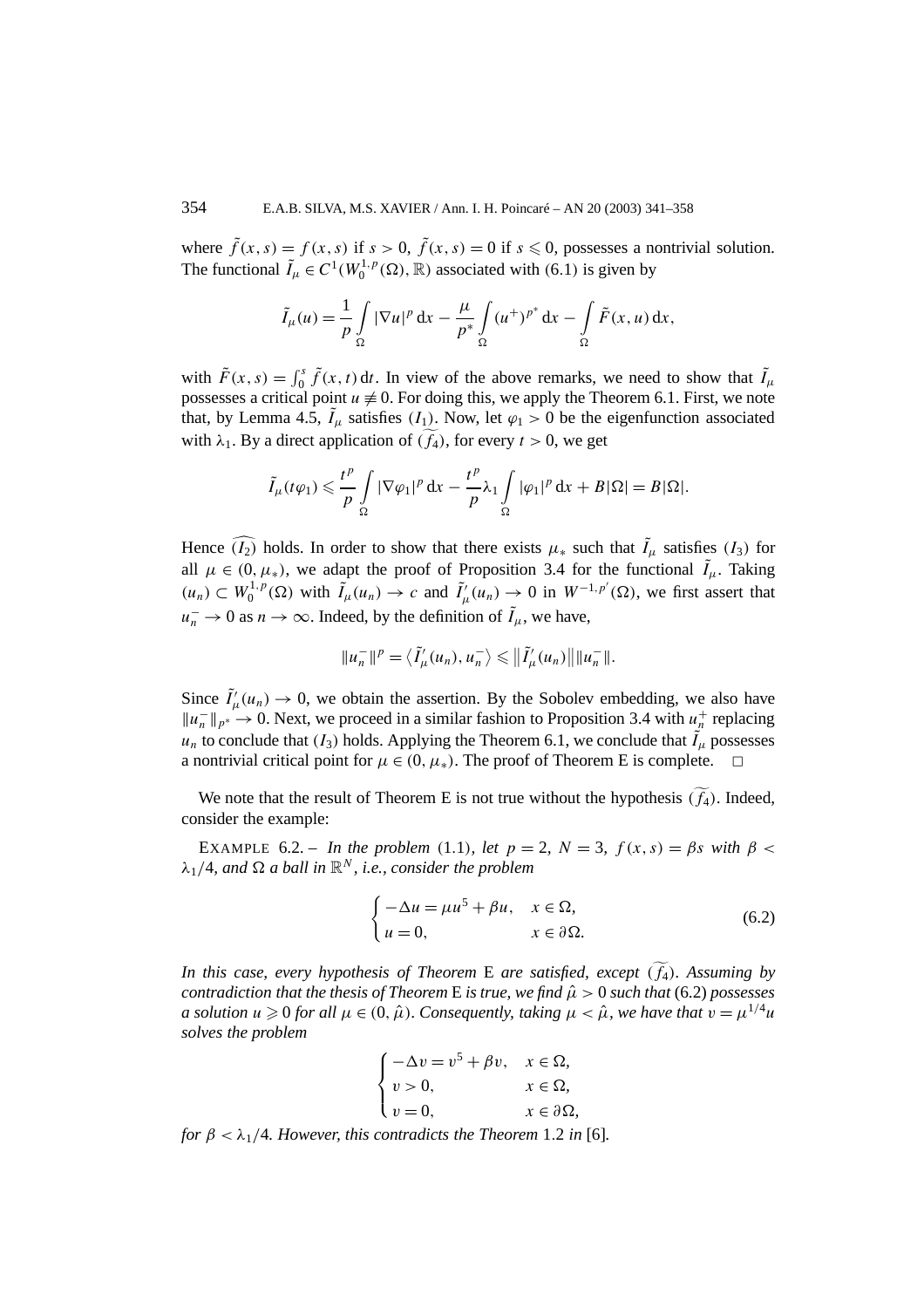#### **7. A generalization of Theorem B**

In this section we study a version of problem (1.2) for a term more general than  $|u|^{q-2}u$ . More specifically, we consider the problem

$$
\begin{cases}\n-\Delta_p u = |u|^{p^*-2}u + \lambda |u|^{p-2}u + \beta g(x,u), & x \in \Omega, \\
u = 0, & x \in \partial\Omega,\n\end{cases}
$$
\n(7.1)

where  $\beta > 0$ ,  $\lambda \in \mathbb{R}$  and  $g: \Omega \times \mathbb{R} \to \mathbb{R}$  is a Carathéodory function satisfying  $\sup\{|g(x, s)|: x \in \Omega, |s| \leq M\} < \infty$ , for every  $M > 0$ . Furthermore, considering  $G(x, s) = \int_0^s g(x, t) dt$ , we suppose that *g* satisfies

- $(g_1)$   $\lim_{|s| \to \infty} \frac{g(x,s)}{|s|^{p^*-1}} = 0$ , uniformly a.e. in  $\Omega$ ;
- $(g_2)$   $\frac{1}{p}g(x, s)s G(x, s) \ge 0$ , for every *s* ∈ ℝ, a.e. in Ω;
- *(g*<sub>3</sub>*)* there are *q* ∈ *(p*, *p*<sup>\*</sup>*)*, *a* ∈ *L*<sup>∞</sup>( $\Omega$ *)*, *a*(*x*) ≥≢ 0 such that  $g(x, s)s \ge a(x)|s|^q$ , for every  $s \in \mathbb{R}$ , a.e. in  $\Omega$ ;
- $(g_4)$  there are constants  $c_1, c_2 > 0$  and  $r \in [q, p^*), q$  given by  $(g_3)$ , such that  $G(x, s) \leq c_1 |s|^r + c_2 |s|^q$ , for every  $s \in \mathbb{R}$ , a.e. in  $\Omega$ .

The next theorem establishes the existence of multiple solutions to (7.1) provided  $\beta$  > 0 is sufficiently large.

THEOREM F. – *Suppose*  $g(x, s)$  *is odd in s and satisfies*  $(g_1) - (g_4)$ *. Then, given*  $k \in \mathbb{N}$ , there exists  $\beta_k > 0$  such that the problem (7.1) possesses at least *k* pairs of *nontrivial solutions for all*  $\beta > \beta_k$ .

In order to prove Theorem F we note that *u* is a solution of (7.1) whenever  $v = \beta^{\frac{1}{q-p}} u$ , *q* given by *(g*3*)*, is a solution of

$$
\begin{cases}\n-\Delta_p v = \mu |v|^{p^*-2}v + f(x, v, \mu), & x \in \Omega, \\
v = 0, & x \in \partial\Omega,\n\end{cases}
$$
\n(7.2)

where  $\mu = (1/\beta)^{\frac{p^*-p}{q-p}}$  and  $f(x, s, \mu) = \lambda |s|^{p-2} s + (1/\mu)^{\frac{q-1}{p^*-p}} g(x, \mu^{\frac{1}{p^*-p}} s)$ . Hence, our goal is to verify that, given  $k \in \mathbb{N}$ , the problem (7.2) possesses at least k pairs of nontrivial solutions for  $\mu$  sufficiently small. The functional associated with (7.2) is given by

$$
J_{\mu}(v) = \frac{1}{p} \int_{\Omega} |\nabla v|^p \, \mathrm{d}x - \frac{\mu}{p^*} \int_{\Omega} |v|^{p^*} \, \mathrm{d}x - \int_{\Omega} F(x, v, \mu) \, \mathrm{d}x,
$$

where

$$
F(x, s, \mu) = \int_{0}^{s} f(x, t, \mu) dt = \frac{\lambda}{p} |s|^{p} + \left(\frac{1}{\mu}\right)^{\frac{q}{p^{*}-p}} G(x, \mu^{\frac{1}{p^{*}-p}}s).
$$
(7.3)

In order to apply Theorem 2.1, first we verify that  $J_\mu$  satisfies the  $(PS)_c$  condition below a given level when  $\mu > 0$  is sufficiently small.

LEMMA 7.1. – *Suppose g satisfies*  $(g_1)$  *and*  $(g_2)$ *. Then, given*  $M > 0$ *, there exists*  $\mu_*$  > 0 *such that*  $J_\mu$  *satisfies the*  $(PS)_c$  *condition for all*  $c < M$ *, provided*  $0 < \mu < \mu_*$ *.*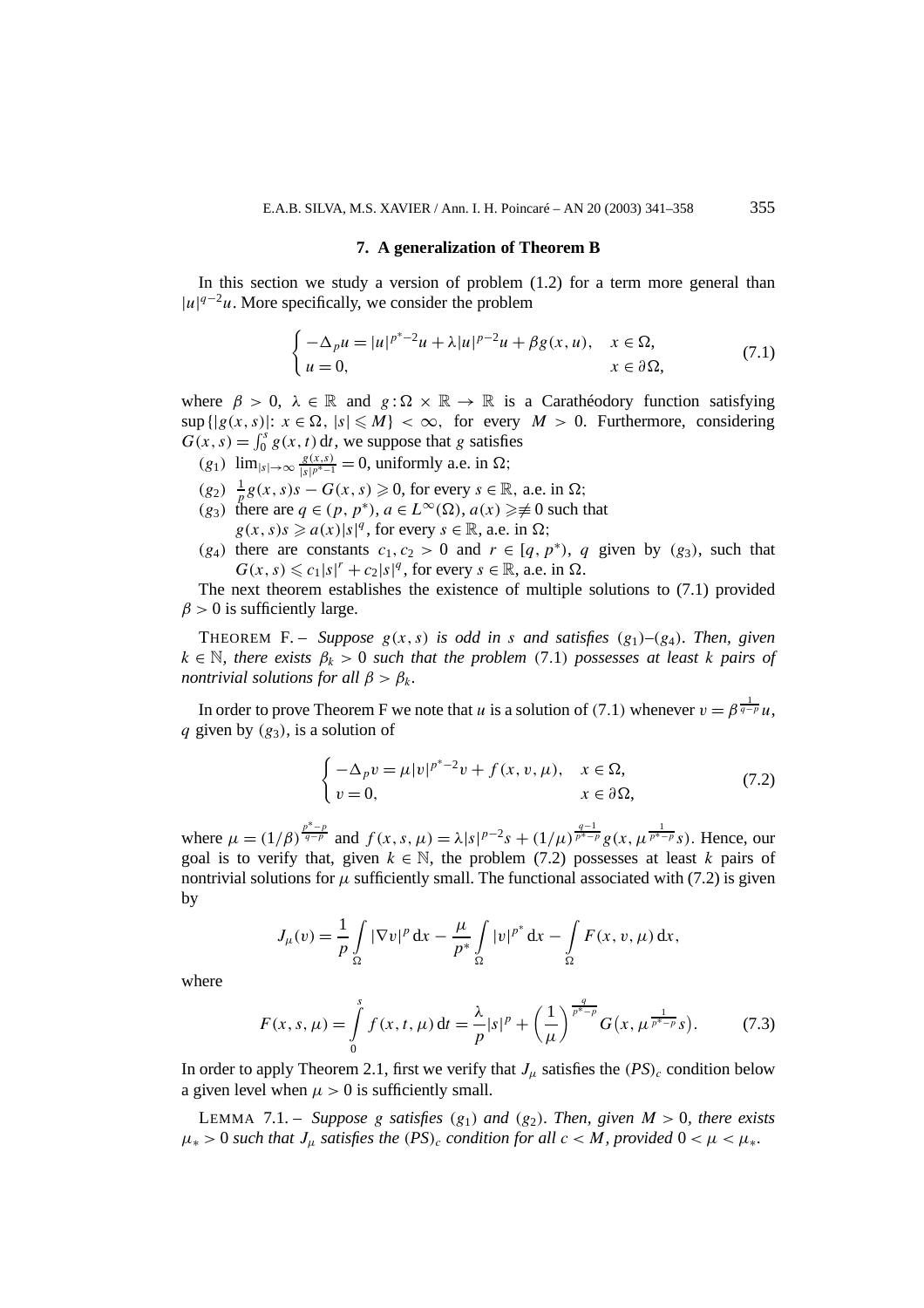*Proof.* – The argument applied is similar to the one used in the proof of Proposition 3.4. Given  $M > 0$ , we set

$$
\mu_* = \left(\frac{S^{N/p}}{MN}\right)^{\frac{p}{N-p}},
$$

where *S* is given by (2.2). Fixed  $0 < \mu < \mu_*$ , we take  $(u_n) \subset W_0^{1,p}(\Omega)$  such that (i)  $J_\mu(u_n) \to c$  and (ii)  $J'_\mu(u_n) \to 0$  in  $W^{-1,p'}(\Omega)$ , as  $n \to \infty$ . Using (i), (ii) and *(g<sub>2</sub>*) we may show that

$$
||u_n||^{p^*} \leq C + C ||u_n||, \tag{7.4}
$$

for some positive constant  $C > 0$ . Considering (i), (7.4) and  $(g_1)$  we may verify that  $(u_n)$ is bounded in  $W_0^{1,p}(\Omega)$ . Consequently, since  $\mu$  is fixed, by  $(g_1)$  and Lemma 3.1, we may suppose that

$$
\int_{\Omega} g\left(x, \mu^{\frac{1}{p^* - p}} u_n\right) \mu^{\frac{1}{p^* - p}} u_n \, \mathrm{d}x \to \int_{\Omega} g\left(x, \mu^{\frac{1}{p^* - p}} u\right) \mu^{\frac{1}{p^* - p}} u \, \mathrm{d}x
$$

and

$$
\int_{\Omega} g\left(x, \mu^{\frac{1}{p^*-p}} u_n\right) \mu^{\frac{1}{p^*-p}} u \, \mathrm{d}x \to \int_{\Omega} g\left(x, \mu^{\frac{1}{p^*-p}} u\right) \mu^{\frac{1}{p^*-p}} u \, \mathrm{d}x,
$$

as  $n \to \infty$ . Moreover, from Lemmas 2.2–2.3,

$$
|u_n|^{p^*} dx \rightharpoonup \nu = |u|^{p^*} dx + \sum_{j \in J} \nu_j \delta_{x_j},
$$

weakly in the sense of measures, where *ν* is a nonnegative bounded measure in  $\overline{\Omega}$ ,  $\{x_j : j \in J\}$  is a family of points in  $\overline{\Omega}$ ,  $\{v_j : j \in J\}$  is a family of positive numbers. Since  $\mu$  is fixed, we may use  $(g_1)$  to conclude, as in Lemma 3.2, that either  $v_j = 0$  or  $v_i > (S/\mu)^{N/p}$ . Hence, *J* is a finite set. Consequently, invoking  $(g_1)$  one more time and applying Lemma 3.3, we may suppose that

$$
|\nabla u_n|^{p-2} \nabla u_n \rightharpoonup |\nabla u|^{p-2} \nabla u \quad \text{weakly in } \left[L^{p'}(\Omega)\right]^N.
$$

Furthermore, by  $(g_2)$ ,

$$
J_{\mu}(u_n)-\frac{1}{p}\langle J'_{\mu}(u_n),u_n\rangle\geqslant \frac{\mu}{N}\int\limits_{\Omega}|u_n|^{p^*}\,\mathrm{d} x.
$$

Taking  $n \to \infty$  in the previous inequality, we have  $\frac{\mu}{N} \int_{\Omega} dv \leq c$ . By our choice of  $\mu_*$ , we conclude that  $v_j = 0$  for every  $j \in J$ , since  $c < M$  and  $\mu < \mu_*$ . Now we may complete the proof of this lemma as we have done in the proof of Proposition 3.4.  $\Box$ 

Now we verify the geometry required by Theorem 2.1.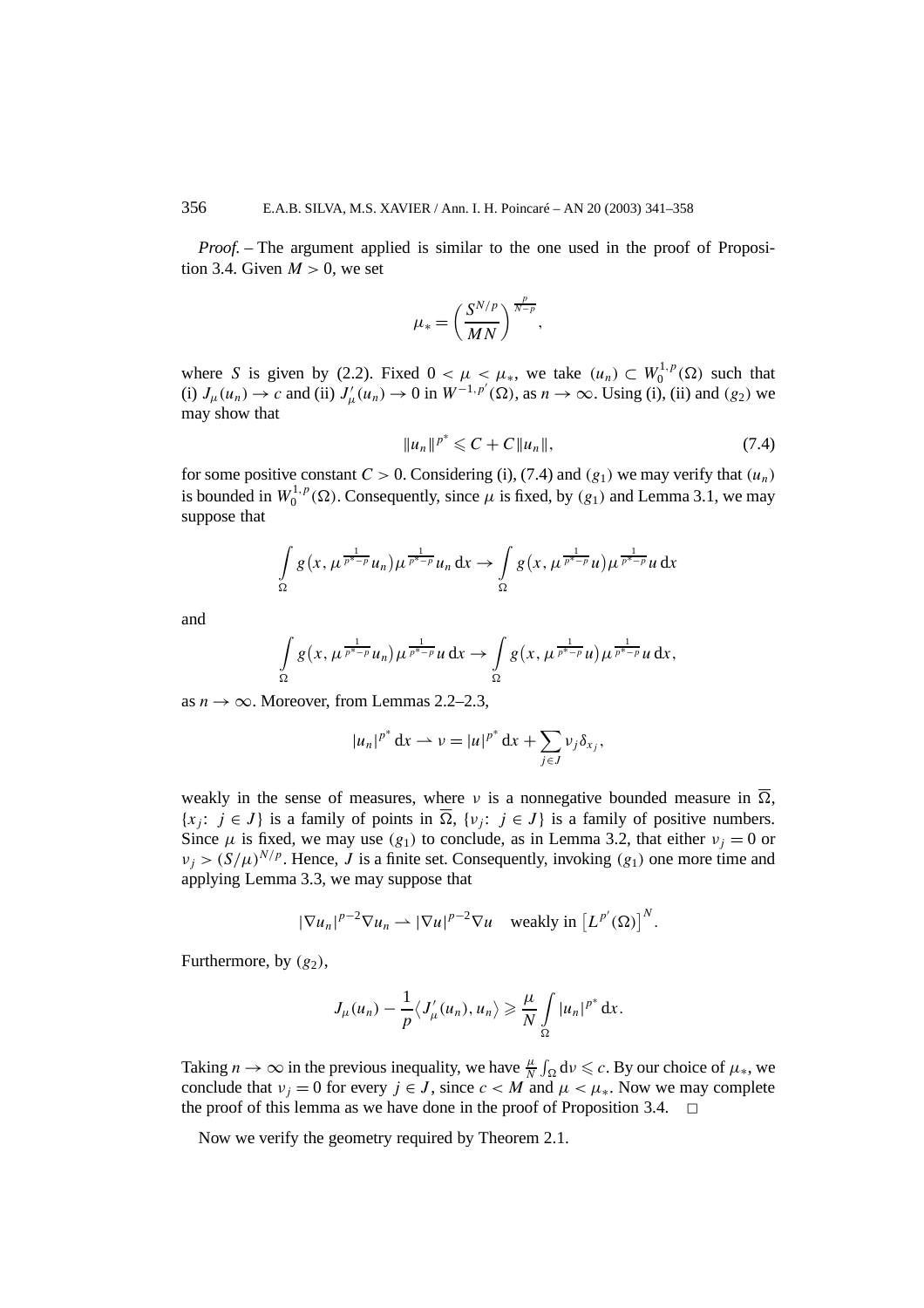LEMMA 7.2. – *Suppose g satisfies* (*g*<sub>4</sub>)*. Then there exist*  $\tilde{\mu} > 0$ ,  $j \in \mathbb{N}$  *and*  $\rho, \alpha > 0$ *such that*  $J_{\mu}$   $|_{\partial B_{\rho} \cap X_{i}} \geq \alpha$  *for all*  $0 < \mu < \tilde{\mu}$ *.* 

*Proof.* – For an arbitrary  $\mu_0 > 0$ , let  $0 < \mu < \mu_0$ . Considering (7.3) and  $(g_4)$ , we have

$$
F(x, s, \mu) \leq \frac{\lambda}{p} |s|^p + c_1 \mu_0^{\frac{r-q}{p^*-p}} |s|^r + c_2 |s|^q \leq b_1 |s|^r + b_2,
$$

for every  $s \in \mathbb{R}$ , a.e. in  $\Omega$ , where  $b_1, b_2$  are positive constants independent of  $\mu$ . Hence,  $F(x, s, \mu)$  satisfies  $(f_3)$  for all  $0 < \mu < \mu_0$  and we may proceed as in Lemma 4.2 to conclude the proof of this lemma.  $\Box$ 

LEMMA 7.3. – *Suppose g satisfies*  $(g_3)$ *. Then, given*  $m \in \mathbb{N}$ *, there is a subspace W of*  $W_0^{1,p}(\Omega)$  *and a constant*  $M_m > 0$ *, independent of*  $\mu$ *, such that* dim  $W = m$  *and*  $\max_{u \in W} I_u(u) < M_m$ .

*Proof.* – We have, for every  $\mu > 0$ ,

$$
J_{\mu}(v) \leqslant \frac{1}{p} \int\limits_{\Omega} |\nabla v|^p \, \mathrm{d}x - \int\limits_{\Omega} F(x, v, \mu) \, \mathrm{d}x.
$$

Furthermore, considering (7.3) and *(g*3*)*, we have

$$
F(x, s, \mu) \geq \frac{\lambda}{p} |s|^p + \frac{a(x)}{q} |s|^q, \quad \text{for every } s \in \mathbb{R}, \text{ a.e. in } \Omega.
$$

Letting  $\Omega_0$  be the subset of  $\Omega$  where  $a(x)$  is strictly greater than  $a_0$  for some  $a_0 > 0$ , we see that  $F(x, s, \mu)$  satisfies  $(f_4)$  independent of  $\mu$ . Hence, we may proceed as in Lemma 4.3 to complete the proof of this lemma.  $\Box$ 

By invoking Lemmas 7.1–7.3, we may conclude, as in the proof of Theorem A, that given  $k \in \mathbb{N}$ , there is  $\mu_k > 0$  such that the problem (7.2) possesses at least *k* pairs of nontrivial solutions for all  $\mu \in (0, \mu_k)$ . Theorem F is a direct consequence of this fact.

#### REFERENCES

- [1] C.O. Alves, J.V. Gonçalves, Existence of positive solutions for  $m$ -Laplacian equations  $\mathbb{R}^N$ involving critical Sobolev exponents, Nonlinear Anal. TMA 32 (1998) 53–70.
- [2] A. Ambrosetti, P.H. Rabinowitz, Dual variational methods in critical point theory and applications, J. Funct. Anal. 14 (1973) 349–381.
- [3] A. Ambrosetti, M. Struwe, A note on the problem  $-\Delta u = \lambda u + u|u|^{2^{*}-2}$ , Manuscripta Math. 54 (1986) 373–379.
- [4] A. Anane, Simplicité et isolation de la première valeur propre du *p*-Laplacien avec poids, C. R. Acad. Sci. Paris, Ser. I 305 (1987) 725–728.
- [5] P. Bartolo, V. Benci, D. Fortunato, Abstract critical point theorems and applications to some nonlinear problems with "strong" resonance at infinity, Nonlinear Anal. TMA 7 (9) (1983) 981–1012.
- [6] H. Brézis, L. Nirenberg, Positive solutions of nonlinear elliptic equations involving critical Sobolev exponents, Comm. Pure Appl. Math. 36 (1983) 437–477.